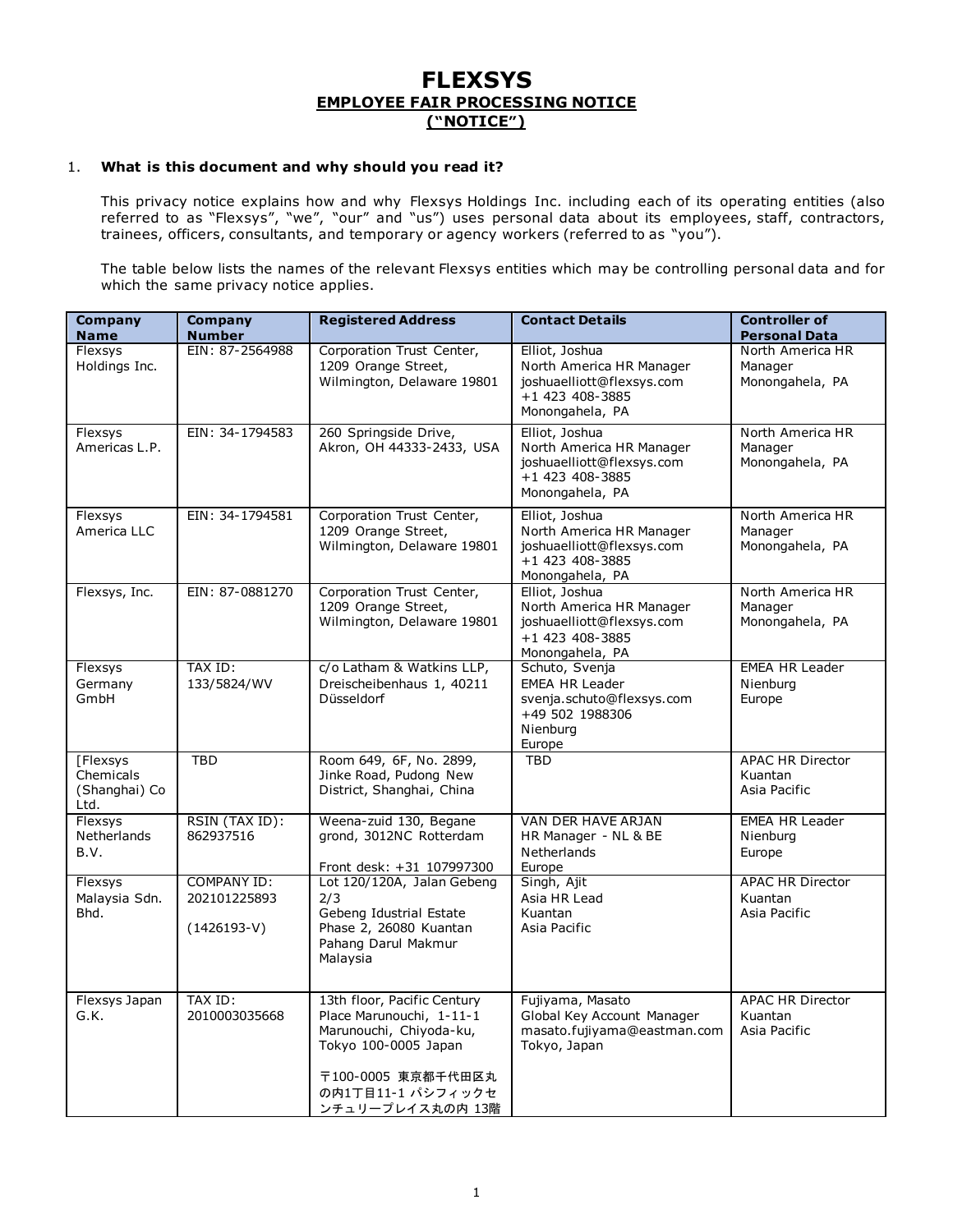| Nova Aditivos<br>Brazil Ltda.      | FEDERAL TAX<br>ID:<br>43.210.603/0001-<br>20<br>STATE TAX ID:<br>388 113 192 119 | Rodovia Akzo Nobel, 707,<br>Crystex Building<br>(Gate B), São Roque da<br>Chave, Zip Code 13295-422,<br>Itupeva, São Paulo, Brasil | Elcio Shoda<br>Site Manager, Itupeva<br>elcio.shoda@flexsys.com<br>+55 11 98447 2610<br>Itupeva, Brasil       | <b>Human Resources</b><br>Analyst<br>Sauo Paulo, Brazil<br>Latin America |
|------------------------------------|----------------------------------------------------------------------------------|------------------------------------------------------------------------------------------------------------------------------------|---------------------------------------------------------------------------------------------------------------|--------------------------------------------------------------------------|
| Industriepark<br>Nienburg<br>GmbH  | TAX ID:<br>34/200/10941                                                          | Operating Address: Große<br>Drakenburger Strasse 93-97,<br>31582 Nienburg/Weser,<br>Germany                                        | Schuto, Svenja<br><b>EMEA HR Leader</b><br>svenja.schuto@flexsys.com<br>+49 502 1988306<br>Nienburg<br>Europe | <b>EMEA HR Leader</b><br>Nienburg<br>Europe                              |
| Flexsys<br>Verkauf GmbH            | TAX ID:<br>34/200/15145                                                          | Operating Address: Große<br>Drakenburger Strasse 93-97,<br>31582 Nienburg/Weser,<br>Germany                                        | Schuto, Svenja<br><b>EMEA HR Leader</b><br>svenja.schuto@flexsys.com<br>+49 502 1988306<br>Nienburg<br>Europe | <b>EMEA HR Leader</b><br>Nienburg<br>Europe                              |
| Flexsys<br>Chemicals<br>Belgium NV | COMPANY NO.<br>(TAX ID):<br>0772.781.677)                                        | Vorstlaan 36, bus 15, 1170<br>WatermaalBosvoorde,<br>Belgium                                                                       | Jennings, John<br>General Counsel<br>jpjenn@flexsys.com<br>+32 475 96 02 46                                   | <b>EMEA HR Leader</b><br>Nienburg<br>Europe                              |
| Flexsys India                      | <b>TBD</b>                                                                       | <b>TBD</b>                                                                                                                         | $\overline{\text{TBD}}$                                                                                       | <b>APAC HR Director</b><br>Kuantan<br>Asia Pacific                       |

You should read this notice, so that you know what we are doing with your personal data . Please also read any other privacy notices that we give you, that might apply to our use of your personal data in specific circumstances in the future.

This notice does not form part of your contract of employment or any other contract to provide services.

#### 2. **Flexsys' data protection responsibilities**

"**Personal data**" is any information that relates to an identifiable natural person. Your name, address, contact details, salary details and CV are all examples of your personal data, if they identify you.

The term "**process**" means any activity relating to personal data, including, by way of example, collection, storage, use, consultation and transmission.

Flexsys is a "**controller**" of your personal data. This means that we make decisions about how and why we process your personal data and, because of this, we are responsible for making sure it is used in accordance with data protection laws.

#### 3. **What types of personal data do we collect and where do we get it from?**

We collect many different types of personal data about you for lots of reasons. We cannot administer our employment or other relationship with you without your personal data. Where we don't need your personal data, we will make this clear, for instance we will explain if any employment forms you are required to complete a re optional and can be left blank.

Further details of the personal data we collect, where we get it from and what we do with it are set out in **Schedule 1**.

You provide us with personal data when you apply for a job with us, when you complete our employee information forms, correspond with us and in the course of performing your job. We also obtain some personal data from other sources, and create some personal data ourselves.

As set out in the table at **Schedule 1**, we collect your personal information from you directly and sometimes we obtain it from other people and organizations, including some public sources, such as publicly available directories and online resources, your emergency contacts, your use of Flexsys-provided assets, systems and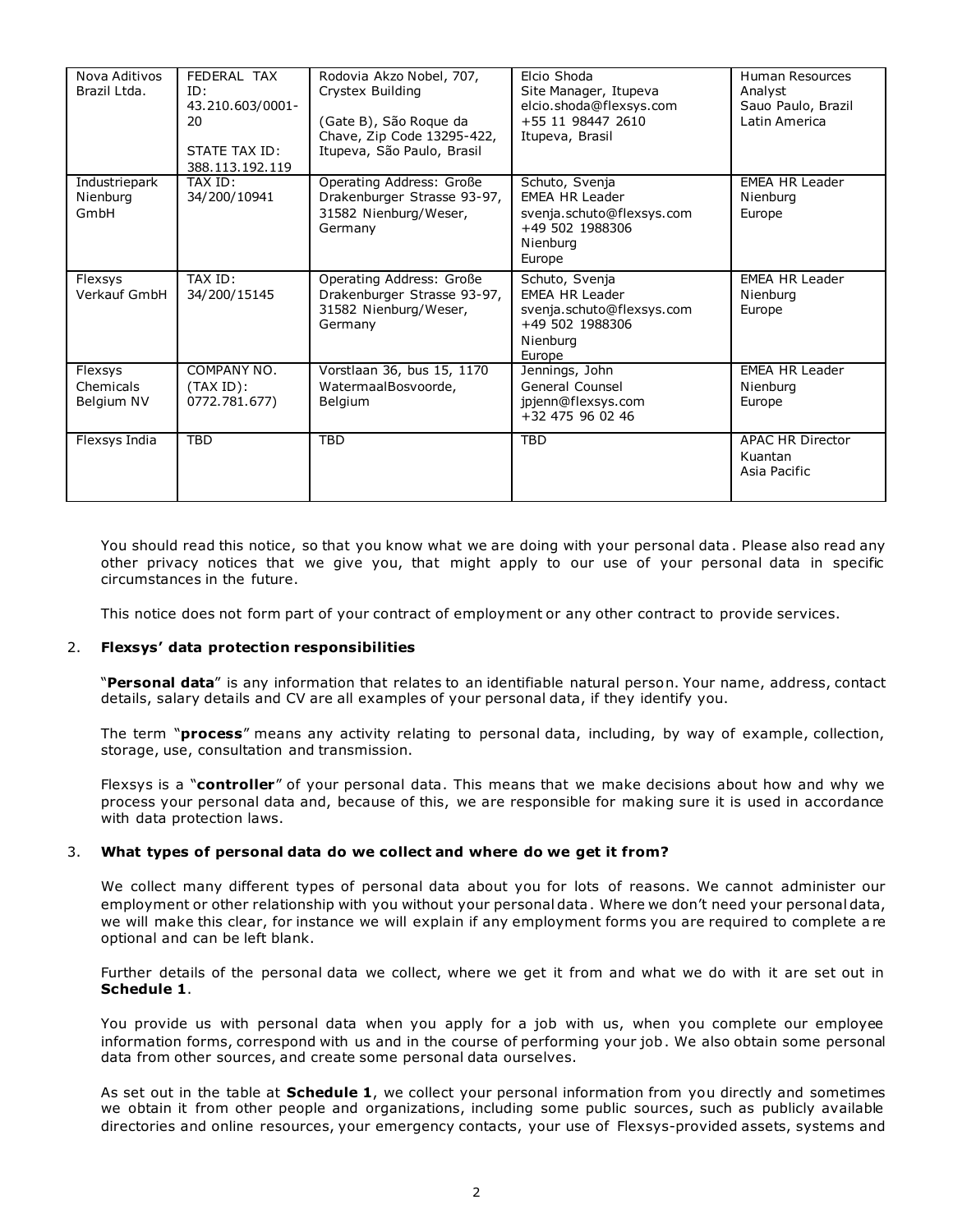platforms, your line manager and co-workers, your dependants and beneficiaries, and third-party benefits providers.

Due to the type of business undertaken by Flexsys, we also conduct background checks on our employees as permitted by local law. Depending on the job role, these checks can relate to any criminal convictions that you may have and include those checks that are required by mandatory applicable law and those required for our own policy compliance. Please see also the section below in relation to 'Sensitive Information'.

If any of the personal information you have given to us changes, such as your contact details, please contact a local Human Resource representative.

#### 4. **What do we do with your personal data and why?**

We process your personal data for particular purposes in connection with your employment or engagement with us, and the management and administration of our business.

We are required by law to always have a so-called "lawful basis" (i.e. a reason or justification) for processing your personal data. The table at **Schedule 2** sets out the different purposes for which we process your personal data and the relevant lawful basis on which we rely for that processing. In the event we intend to further process your personal data for a purpose other than that for which the personal data were collected, we will provide you with additional information on that further processing prior to that further processing.

We have a fiduciary duty and are obliged to protect our assets and employees . To accomplish this, we may use various monitoring techniques based upon several factors:

- (a) Your access to sensitive or privileged Company information;
- (b) You are under reasonable suspicion of a crime or violation of our Code of Business Conduct; or
- (c) Changes in your employment status that would justify and warrant processing (e.g. departing Flexsys); or
- (d) You have an approved IT security exception (like a USB exception).

Monitoring may include the evaluation of network traffic on Flexsys networks and the recording of screen activity on Flexsys administrated devices, as permitted by local law. Screen recording includes the creation of a video of all activity performed by a user on a Flexsys device. This may include web browsing activity, file creation and editing, email communication, and chat interactions. Video evidence is evaluated based upon alert conditions. For example, if a user plugs in a USB device, an alert is triggered, and the video is examined. All review activity of video evidence is itself recorded to prevent misuse. Videos are purged from the system in accordance to the data retention policy. Web cameras and video of the user themselves is not recorded.

Furthermore, our network activity is constantly being logged and evaluated to prevent malware and cyber security incidents.

Please note that where we have indicated in the table at **Schedule 2** that our processing of your personal data is either:

- (a) necessary for us to comply with a legal obligation; or
- (b) necessary for us to take steps, at your request, to potentially enter into an employment contract with you, or to perform it,

if you choose not to provide the relevant personal data to us, we may not be able to enter into or continue our contract of employment or engagement with you.

We may also convert your personal data into statistical or aggregated form to better protect your privacy, or so that you are not identified or identifiable from it. We may use it to conduct research and analysis, including to produce statistical research and reports. For example, to help us understand how many of our total workforce number are on secondments at any given time.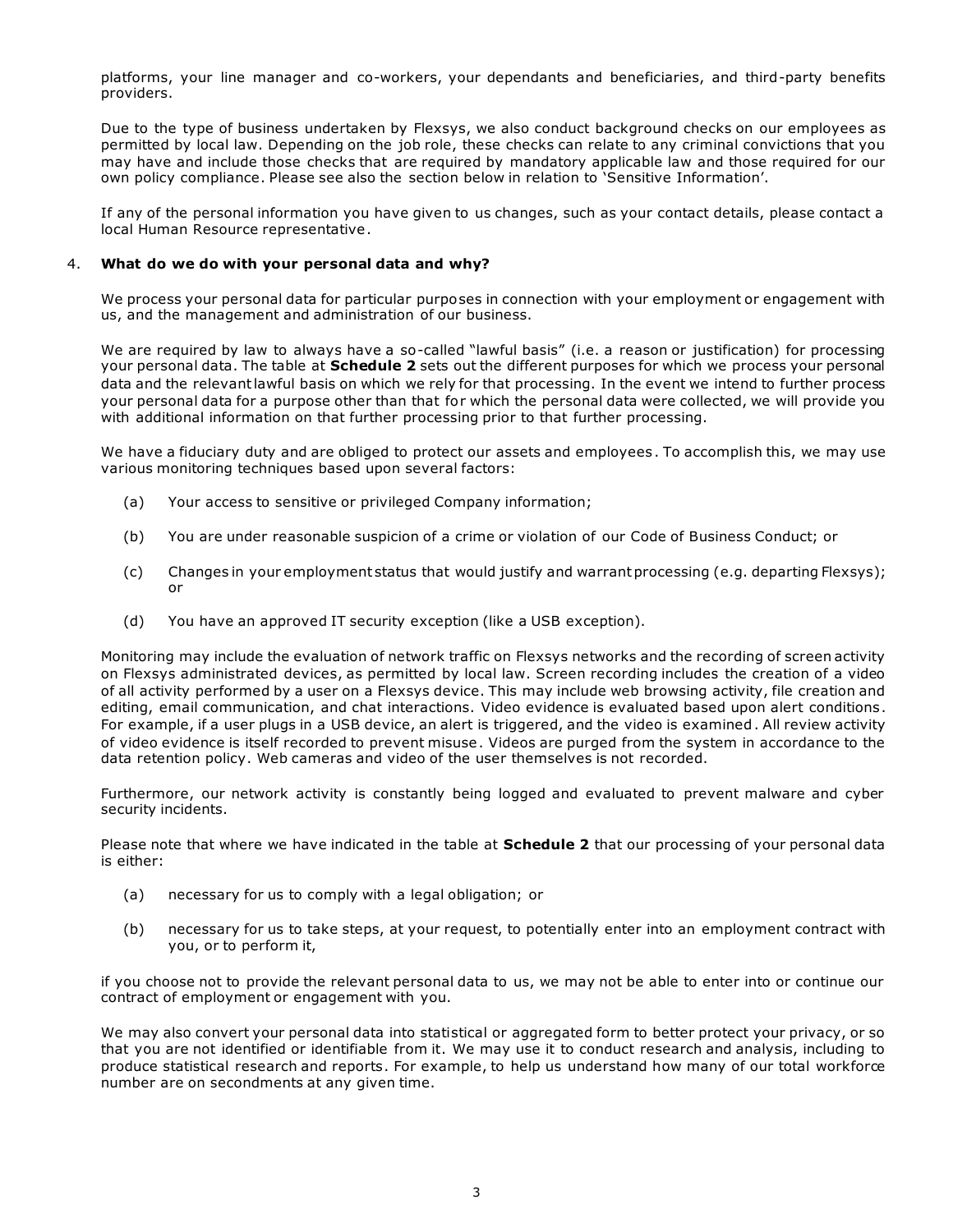#### 5. **Sensitive Information**

Some of the processing described in the table at **Schedule 2** will include the processing of 'special categories of personal data' and/or sensitive personal data (together, "**Sensitive Information**"). This refers to sensitive or special categories of personal data for which applicable laws require us to process with more care.

The table at **Schedule 3** sets out the different purposes for which we process your Sensitive Information and the relevant lawful basis on which we rely for that processing. For some processing activities, we consider that more than one lawful basis may be relevant - depending on the circumstances.

#### 6. **Who do we share your personal data with, and why?**

Sometimes we need to disclose your personal data to other people.

#### Inside Flexsys' Group:

We are part of the Flexsys group, which includes a number of companies and operations globally . Therefore, we will need to share your personal data with other companies in the Flexsys group for our general business and workforce management and human resources management purposes and, in some cases, to meet our customer needs where working across offices/locations, for line management, authorizations/approvals with relevant decision makers, reporting and where systems and services are provided on a shared basis . For example, your business contact details will be available to colleagues throughout the group.

Access rights between members of the Flexsys group are limited and granted only on a need to know basis, depending on job functions and roles.

Where any Flexsys group companies process your personal data on our behalf (as our processor), we will make sure that they have appropriate security standards in place to make sure your personal data is protected and we will enter into a written contract imposing appropriate secur ity standards on them.

#### Outside Flexsys Group:

From time to time we may ask third parties to carry out certain business functions for us, such as the administration of our payroll, HR support and our IT support. These third parties will process your personal data on our behalf (as our processor). We will disclose your personal data to these parties so that they can perform those functions. Before we disclose your personal data to these third parties, we will seek to ensure that they have appropriate security standards in place to protect your personal data and we will enter into a written contract imposing appropriate security standards on them. Examples of these third-party service providers include service providers and/or sub-contractors, include our outsourced payroll, HR and marketing service providers, and our IT systems software and maintenance, back up, and server hosting providers.

In certain circumstances, we will also disclose your personal data to third parties who will receive it as controllers of your personal data in their own right for the purposes set out above, where the relevant disclosure is:

- (a) if we buy or sell our business (or part of it) in connection with a share or asset sale, we may disclose or transfer your personal data to the prospective seller or buyer and their advisors; and
- (b) if we need to disclose your personal data in order to comply with a legal obligation, to enforce a contract or to protect the rights, property or safety of our employees, customers or others.

We have set out below a list of the categories of recipients with whom we are likely to share your personal data:

- (i) employment-related benefits providers and other third parties in connection with your benefits (such as pension trustees);
- (ii) human resource-related service providers (such as Human Resource Information System providers);
- (iii) customers or clients of Flexsys (for example, when tendering for work);
- (iv) consultants and professional advisors including legal advisors and accountants;
- (v) courts, court-appointed persons/entities, receivers and liquidators;
- (vi) business partners and joint ventures;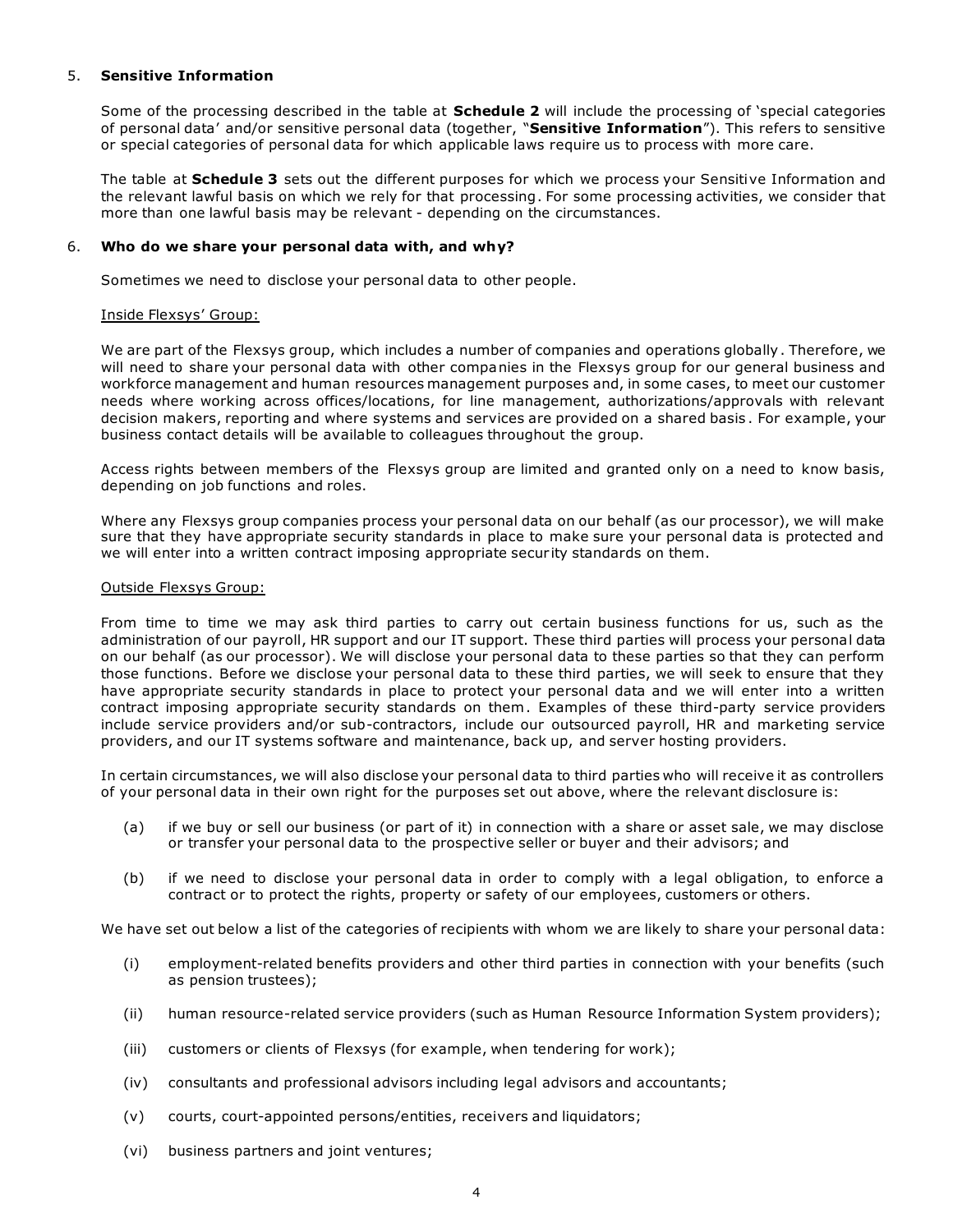- (vii) trade associations and professional bodies;
- (viii) insurers; and
- (ix) governmental departments, statutory and regulatory bodies.

#### 7. **Where in the world is your personal data transferred to?**

As part of a global organization, Flexsys may transfer your personal data to recipients (either internally or externally, as set out above) that are established in jurisdictions other than your own, including outside the European Economic Area ("**EEA**"). Please be aware that the data protection laws in some jurisdictions may not provide the same level of protection to your personal data as is provided to it under the laws in your jurisdiction.

If any disclosures of personal data referred to above require your personal data to be transferred, we will only make that transfer if:

- (a) the country to which the personal data is to be transferred ensures an adequate level of protection for personal data (for example, if available, on the basis of a so-called adequacy decision by the European Commission);
- (b) we have put in place appropriate safeguards to protect your personal data, such as an appropriate contract with the recipient (including the Standard Contractual Clauses published by the European Commission, as applicable);
- (c) the transfer is necessary for one of the reasons specified in data protection legislation, such as the performance of a contract between us and you; or
- (d) you explicitly consent to the transfer.

For more information on our personal data transfer mechanisms, including obtaining a copy of the appropriate safeguards we rely on, please contact the Privacy Office at privacy@flexsys.com.

#### 8. **How do we keep your personal data secure?**

We will take specific steps (as required by applicable data protection laws) to ensure we take appropriate security measures to protect your personal data from unlawful or unauthorised processing and accidental loss, destruction or damage.

#### 9. **How long do we keep your personal data for?**

If you are our employee we will keep your personal data during the period of your employment and then, after your employment with us ends, for as long as is necessary in connection with both our and your legal rights and obligations. This may mean that we keep some types of personal data for longer than others.

We will only retain your personal data for a limited period of time. This will depend on a number of factors, including:

- (a) any laws or regulations that we are required to follow;
- (b) whether we are in a legal or other type of dispute with each other or any third party;
- (c) the type of information that we hold about you; and
- (d) whether we are asked by you or a regulatory authority to keep your personal data for a valid reason.

Any personal data contained in any work-related correspondence or records may be retained for longer, dependant on the retention period of the file that your personal data is held on.

For more information on our data retention practices, please refer to the Flexsys Records Management Policy.

#### 10. **What are your rights in relation to your personal data and how can you exercise them?**

You have certain rights, which are briefly summarised at **Schedule 4**, in relation to any personal data about you which we hold.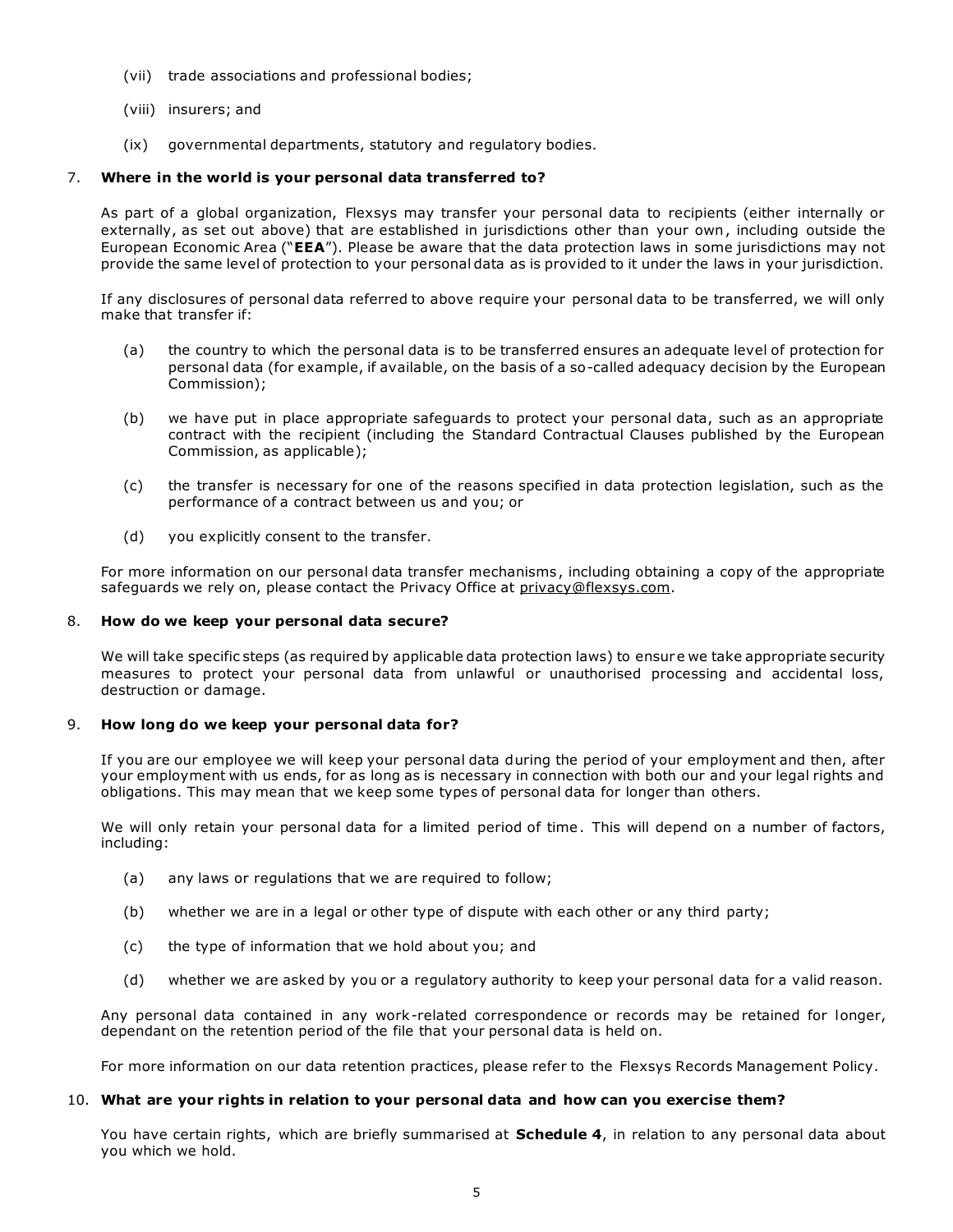Where our processing of your personal data is based on your **consent** (please see **Schedules 2** and **3**), you have the right to withdraw your consent at any time. If you do decide to withdraw your consent we will stop processing your personal data for that purpose, unless there is another lawful basis we can rely on - in which case, we will let you know. Your withdrawal of your consent won't impact any of our processing up to that point.

Where our processing of your personal data is necessary for our **legitimate interests** (please see **Schedule 2**), you can object to this processing at any time. If you do this, we will need to show either a compelling reason why our processing should continue, which legitimately overrides your interests, rights and freedoms or that the processing is necessary for us to establish, exercise or defend a legal claim.

If you wish to further understand or exercise any of these rights, please contact a local Human Resource representative or the Privacy Office at privacy@flexsys.com.

#### 11. **Updates to this notice**

We may update this notice from time to time to reflect changes to the type of personal data that we process and/or the way in which it is processed. We encourage you to check this notice on a regular basis.

#### 12. **Where can you find out more?**

If you want more information about any of the subjects covered in this privacy notice or if you would like to discuss any issues or concerns with us, please contact a local Human Resource representative or the Privacy Office at privacy@flexsys.com.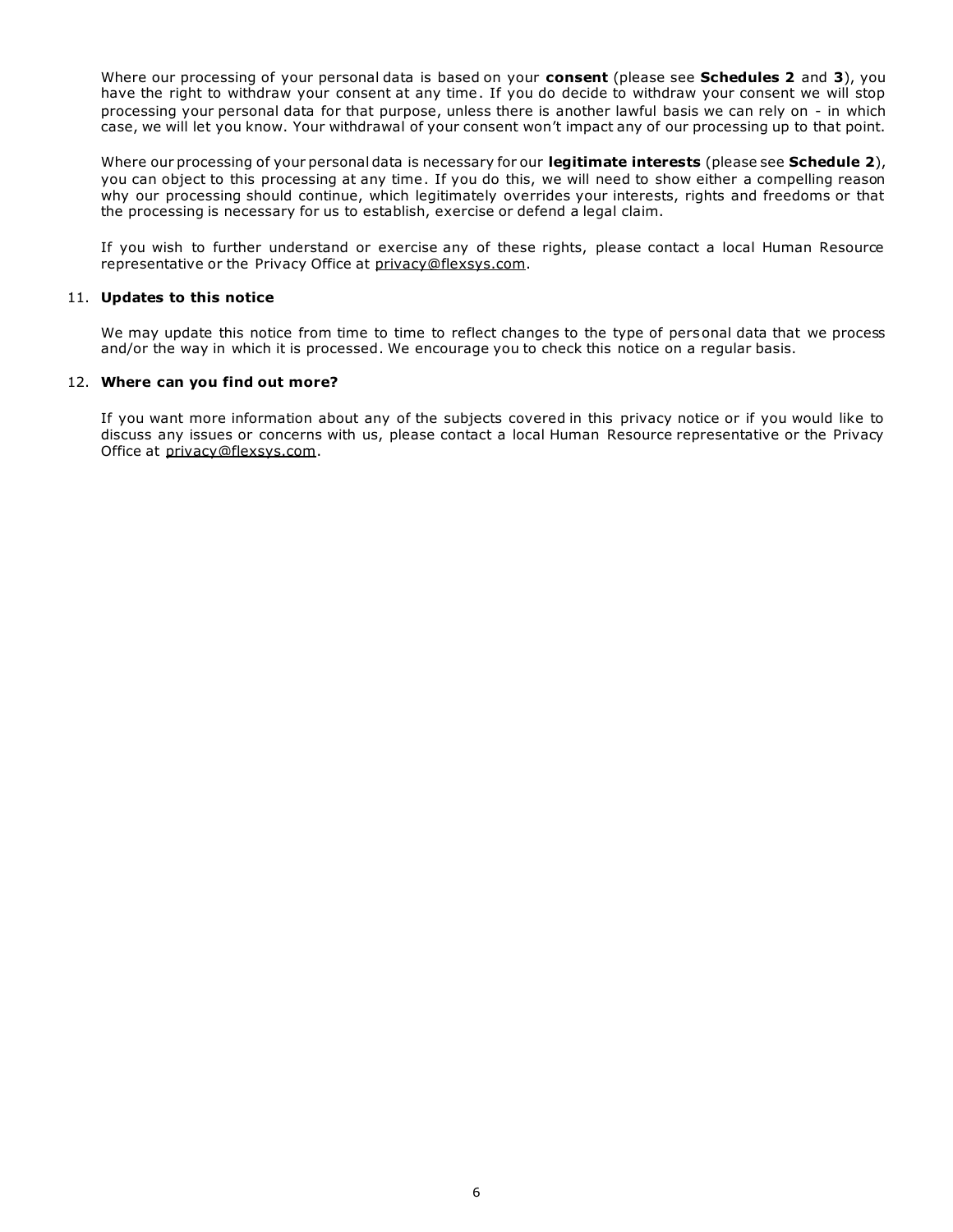# **CATEGORIES OF PERSONAL DATA**

|                                                                                                                                                                                    | <b>Type of personal data</b>                                                                                                                                                                                                                                                                                                                                                                                                                                                                                                                                                                                                                                                                                                                                                                                                                                              |                                                  | <b>Collected from</b>                                                                                                             |
|------------------------------------------------------------------------------------------------------------------------------------------------------------------------------------|---------------------------------------------------------------------------------------------------------------------------------------------------------------------------------------------------------------------------------------------------------------------------------------------------------------------------------------------------------------------------------------------------------------------------------------------------------------------------------------------------------------------------------------------------------------------------------------------------------------------------------------------------------------------------------------------------------------------------------------------------------------------------------------------------------------------------------------------------------------------------|--------------------------------------------------|-----------------------------------------------------------------------------------------------------------------------------------|
| 1.                                                                                                                                                                                 | <b>Contact Information</b>                                                                                                                                                                                                                                                                                                                                                                                                                                                                                                                                                                                                                                                                                                                                                                                                                                                |                                                  |                                                                                                                                   |
| $\bullet$<br>$\bullet$<br>$\bullet$<br>$\bullet$                                                                                                                                   | Name(s)<br>Address(es)<br>Email address(es)<br>Contact details including mobile telephone<br>number(s)                                                                                                                                                                                                                                                                                                                                                                                                                                                                                                                                                                                                                                                                                                                                                                    | $\bullet$                                        | You                                                                                                                               |
| 2.                                                                                                                                                                                 | <b>Personal Information</b>                                                                                                                                                                                                                                                                                                                                                                                                                                                                                                                                                                                                                                                                                                                                                                                                                                               |                                                  |                                                                                                                                   |
| $\bullet$<br>$\bullet$<br>$\bullet$<br>$\bullet$<br>$\bullet$<br>$\bullet$                                                                                                         | Contact information (see above), as relevant<br>Date of birth<br>Gender<br>Next of kin or other dependants<br>Marital or relationship status<br>Emergency contact information                                                                                                                                                                                                                                                                                                                                                                                                                                                                                                                                                                                                                                                                                             | $\bullet$                                        | You                                                                                                                               |
| 3.                                                                                                                                                                                 | <b>Identity and Background Information</b>                                                                                                                                                                                                                                                                                                                                                                                                                                                                                                                                                                                                                                                                                                                                                                                                                                |                                                  |                                                                                                                                   |
| $\bullet$<br>$\bullet$<br>$\bullet$<br>$\bullet$<br>$\bullet$<br>$\bullet$<br>$\bullet$<br>$\bullet$<br>$\bullet$<br>$\bullet$<br>$\bullet$<br>$\bullet$<br>$\bullet$<br>$\bullet$ | Contact information (see above), as relevant<br>Details of education and qualifications and<br>results<br>Career history, experience and skills<br>Passport information<br>Driving licence information<br>Right to work, residency and/or other visa<br>information (where unrelated to your race or<br>ethnicity)<br>Curriculum Vitae (CV) or resume<br>Educational certificates or other qualification<br>evidence<br>Image or photographs<br>Application form<br>Evaluative notes and decisions from job<br>interviews<br>Preferences relating to job location and salary<br>Conflicts of interests (including where related<br>to family networks)<br>Background checks relating to employment<br>history, credit information, social media, and<br>criminal records (see also Sensitive<br>Information) to the extent applicable and<br>permissible under local laws | $\bullet$<br>$\bullet$<br>$\bullet$<br>$\bullet$ | You<br>Recruitment consultants and agencies<br>Your previous employers<br>Publicly available information from<br>online resources |
| 4.                                                                                                                                                                                 | <b>Financial Information</b>                                                                                                                                                                                                                                                                                                                                                                                                                                                                                                                                                                                                                                                                                                                                                                                                                                              |                                                  |                                                                                                                                   |
| $\bullet$<br>$\bullet$<br>$\bullet$<br>$\bullet$<br>$\bullet$<br>$\bullet$                                                                                                         | Contact information (see above), as relevant<br>Bank account details<br>Salary, compensation and other remuneration<br>information<br>National insurance number and/or other<br>governmental identification numbers<br>Tax codes<br>Business expense and reimbursement details<br>For applicable employees, long-term incentive<br>plans including company stock options, and<br>company sponsored benefit plans                                                                                                                                                                                                                                                                                                                                                                                                                                                          | $\bullet$<br>$\bullet$                           | You<br>Your previous employer                                                                                                     |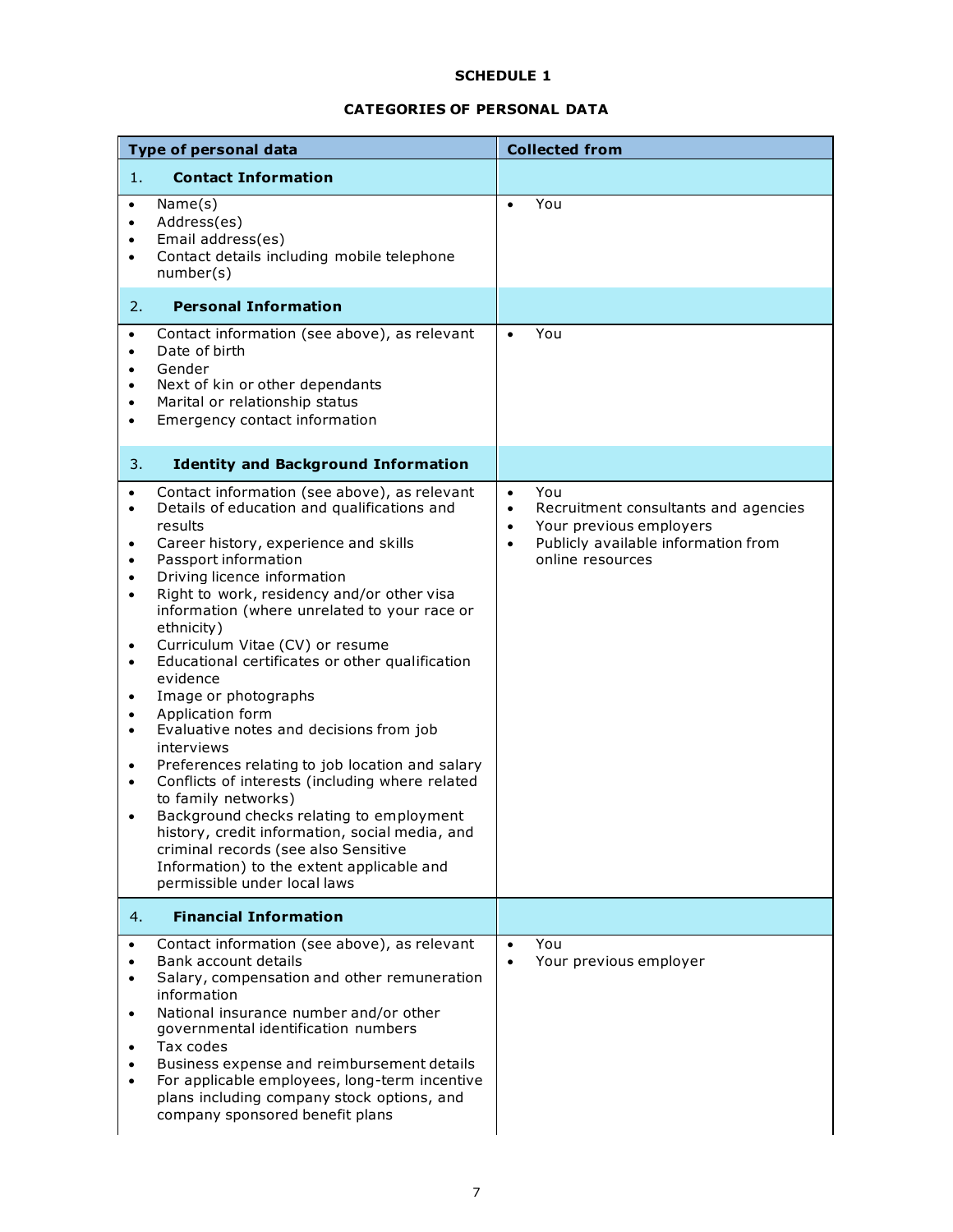|                                                                                                                                | <b>Type of personal data</b>                                                                                                                                                                                                                                                                                                                                                                                                                                                                                                               |                                                               | <b>Collected from</b>                                                                                                                               |
|--------------------------------------------------------------------------------------------------------------------------------|--------------------------------------------------------------------------------------------------------------------------------------------------------------------------------------------------------------------------------------------------------------------------------------------------------------------------------------------------------------------------------------------------------------------------------------------------------------------------------------------------------------------------------------------|---------------------------------------------------------------|-----------------------------------------------------------------------------------------------------------------------------------------------------|
| 5.                                                                                                                             | <b>Sensitive Information (where required</b><br>or applicable locally)                                                                                                                                                                                                                                                                                                                                                                                                                                                                     |                                                               |                                                                                                                                                     |
| $\bullet$<br>$\bullet$<br>٠<br>$\bullet$<br>$\bullet$                                                                          | Contact information (see above), as relevant<br>Racial or ethnic origin (including your<br>nationality and visa information) to the extent<br>applicable and permissible under local laws<br>Trade union membership<br>Data concerning physical and/or mental health<br>(including occupational health requirements,<br>accident reports, day-to-day health concerns<br>such as diabetes or epilepsy conditions which<br>we should be aware of, dietary requirements,                                                                      | $\bullet$<br>$\bullet$<br>$\bullet$                           | You<br>Your emergency contact(s)<br>Your use of Flexsys security control<br>systems                                                                 |
|                                                                                                                                | allergies, drug and alcohol test results and<br>reasons for any short term or long term<br>absence)                                                                                                                                                                                                                                                                                                                                                                                                                                        |                                                               |                                                                                                                                                     |
| $\bullet$<br>$\bullet$                                                                                                         | Health and safety and accident records and<br>reports<br>Information relating to actual or suspected<br>criminal convictions and offences                                                                                                                                                                                                                                                                                                                                                                                                  |                                                               |                                                                                                                                                     |
| 6.                                                                                                                             | <b>Administration</b><br><b>Employment</b><br><b>Information</b>                                                                                                                                                                                                                                                                                                                                                                                                                                                                           |                                                               |                                                                                                                                                     |
| $\bullet$<br>$\bullet$<br>$\bullet$<br>$\bullet$<br>$\bullet$<br>$\bullet$<br>$\bullet$<br>$\bullet$<br>$\bullet$<br>$\bullet$ | Contact information (see above), as relevant<br>Terms and conditions of employment<br>Work related contact details (including location<br>and office and corporate phone numbers)<br>Image/photographs<br>Holiday and other leave related records<br>Your working preferences and feedback in<br>relation to Flexsys and our staff<br>Your preferences in relation to our use of your<br>personal data<br>Hours worked and working time preferences<br>Statutory and non-statutory leave and<br>absence records<br>Job termination details | $\bullet$                                                     | You                                                                                                                                                 |
| 7.                                                                                                                             | <b>Job Performance Information</b>                                                                                                                                                                                                                                                                                                                                                                                                                                                                                                         |                                                               |                                                                                                                                                     |
| $\bullet$<br>٠<br>$\bullet$<br>$\bullet$<br>$\bullet$<br>٠<br>$\bullet$                                                        | Contact information (see above), as relevant<br>Role responsibilities<br>Personal development reviews and appraisals,<br>and associated feedback<br>Training records<br>Attendance information, including clocking<br>in/out systems or timesheets<br>Promotion application and/or outcome records<br>Transfer and secondment information                                                                                                                                                                                                  | $\bullet$<br>$\bullet$<br>$\bullet$<br>$\bullet$              | You<br>Your line manager(s) and coworkers<br>Training providers<br>Company to which transferred or<br>seconded                                      |
| 8.                                                                                                                             | Investigation,<br><b>Grievance</b><br>and<br><b>Disciplinary</b>                                                                                                                                                                                                                                                                                                                                                                                                                                                                           |                                                               |                                                                                                                                                     |
| $\bullet$<br>$\bullet$                                                                                                         | Contact information (see above), as relevant<br>Flexsys investigations records<br>Grievance and disciplinary records<br>Employment tribunal records                                                                                                                                                                                                                                                                                                                                                                                        | $\bullet$<br>$\bullet$<br>$\bullet$<br>$\bullet$<br>$\bullet$ | You<br>Your line manager(s) and co-workers<br>Third parties, as permitted by applicable<br>law<br>Flexsys Legal<br><b>Flexsys Compliance Office</b> |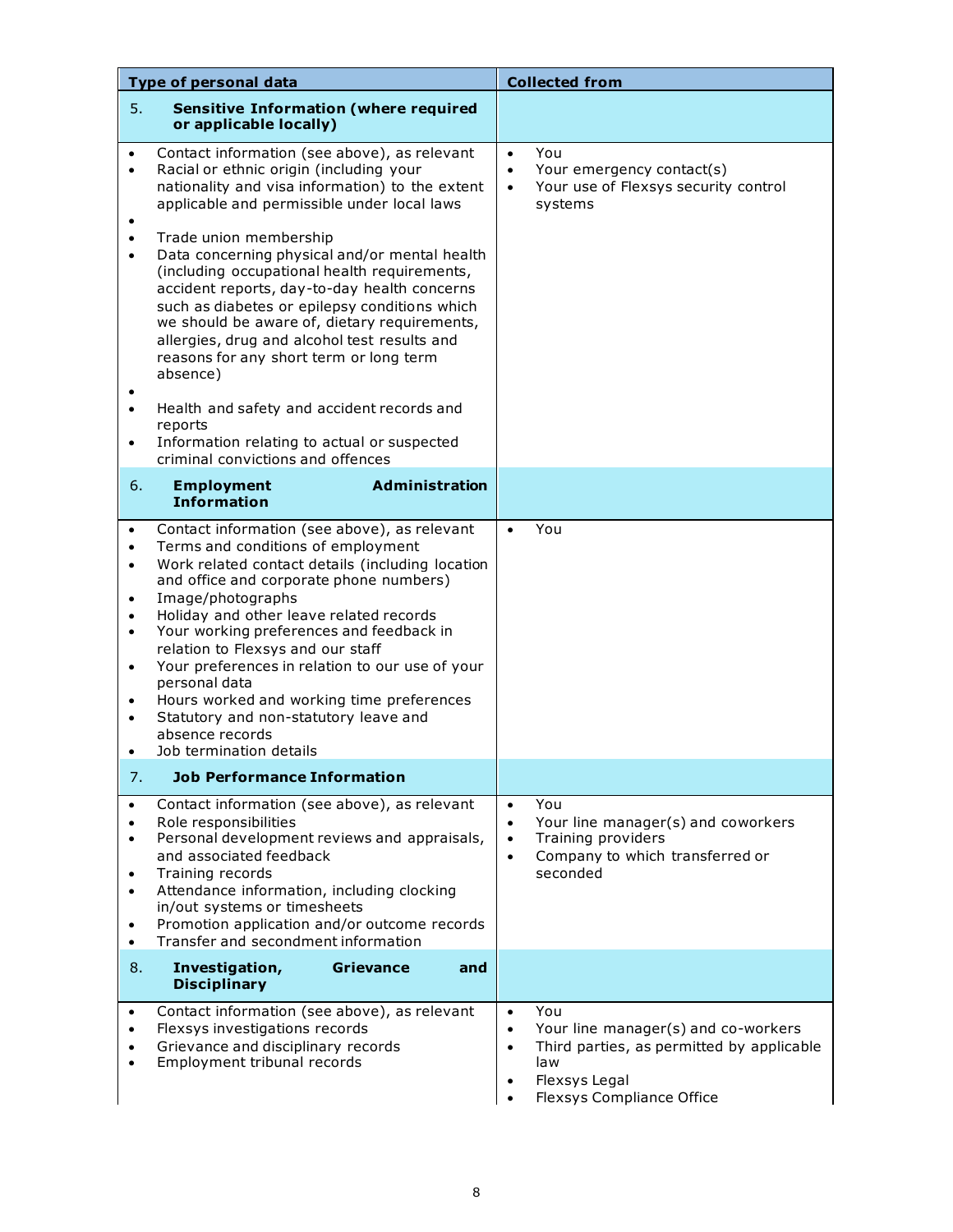| <b>Type of personal data</b>                                                                                                                                                                                                                                                                                                                                                                                                                                                | <b>Collected from</b>                                                                                                                    |
|-----------------------------------------------------------------------------------------------------------------------------------------------------------------------------------------------------------------------------------------------------------------------------------------------------------------------------------------------------------------------------------------------------------------------------------------------------------------------------|------------------------------------------------------------------------------------------------------------------------------------------|
| 9.<br><b>Travel and Expenses Information</b>                                                                                                                                                                                                                                                                                                                                                                                                                                |                                                                                                                                          |
| Contact information (see above), as relevant<br>$\bullet$<br><b>Transaction records</b><br>$\bullet$<br>Visa, passport and insurance details<br>$\bullet$<br>Flight and accommodation booking information<br>$\bullet$<br>Travel itinerary information<br>$\bullet$                                                                                                                                                                                                         | You<br>$\bullet$<br>Your use of Flexsys payment cards or<br>$\bullet$<br>expense reimbursement requests<br>(where relevant)<br>$\bullet$ |
| <b>Benefits Information</b><br>10.                                                                                                                                                                                                                                                                                                                                                                                                                                          |                                                                                                                                          |
| Contact information (see above), as relevant<br>$\bullet$<br>Private healthcare, life assurance and pensions<br>$\bullet$<br>memberships for you and/or your dependants<br>or other beneficiaries<br>Death benefit information<br>$\bullet$                                                                                                                                                                                                                                 | You<br>$\bullet$<br>Third-party benefits providers<br>$\bullet$<br>Your dependants or other beneficiaries<br>$\bullet$                   |
| Asset, Systems and Platform Usage and<br>11.<br><b>Communications Information</b>                                                                                                                                                                                                                                                                                                                                                                                           |                                                                                                                                          |
| Contact information (see above), as relevant<br>$\bullet$<br>Computer and phone records<br>$\bullet$<br>Access logs and usage records from document<br>$\bullet$<br>management systems and other Flexsys<br>provided applications and technologies<br>User IDs and password information<br>$\bullet$<br>IP addresses and device identifiers<br>$\bullet$<br>Relevant records of calls, messages and/or<br>$\bullet$<br>internet or other data traffic and<br>communications | You<br>$\bullet$<br>Your use of Flexsys assets, systems and<br>$\bullet$<br>platforms                                                    |
| <b>Location</b><br>12.<br>Security,<br>and<br><b>Access</b><br><b>Information</b>                                                                                                                                                                                                                                                                                                                                                                                           |                                                                                                                                          |
| Contact information (see above), as relevant<br>$\bullet$<br>Information (including image) captured or<br>$\bullet$<br>recorded by electronic card access systems,<br>CCTV and other security control systems                                                                                                                                                                                                                                                               | You<br>$\bullet$<br>Your use of Flexsys security control<br>$\bullet$<br>systems                                                         |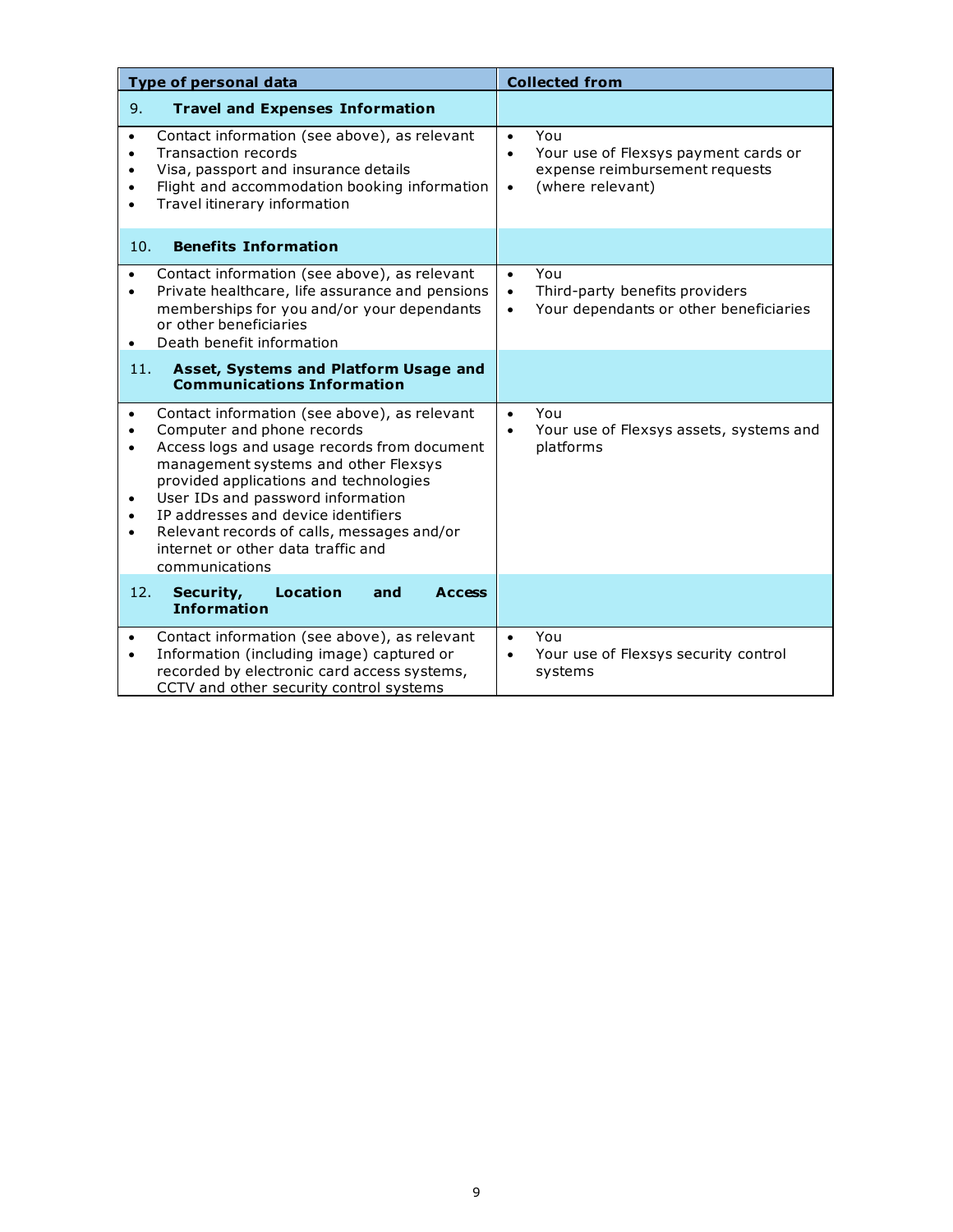## **PROCESSING ACTIVITIES AND LAWFUL BASIS**

|                  |                                                                                                                   |                                                                                                                                               | <b>Lawful basis</b>                                    |                                                                                                                                                          |                                                                   |                                                                                                                          |                                                                                                 |  |
|------------------|-------------------------------------------------------------------------------------------------------------------|-----------------------------------------------------------------------------------------------------------------------------------------------|--------------------------------------------------------|----------------------------------------------------------------------------------------------------------------------------------------------------------|-------------------------------------------------------------------|--------------------------------------------------------------------------------------------------------------------------|-------------------------------------------------------------------------------------------------|--|
|                  |                                                                                                                   |                                                                                                                                               | We are permitted to process your personal data because |                                                                                                                                                          |                                                                   |                                                                                                                          |                                                                                                 |  |
|                  | <b>Purposes of processing</b>                                                                                     | <b>Categories of</b><br>personal data                                                                                                         | You have given<br>your consent<br>to the<br>processing | It is necessary<br>to perform<br>your<br>employment<br>contract (in<br>Germany: as<br>necessary for<br>purposes of<br>the<br>employment<br>relationship) | It is necessary<br>for us to comply<br>with a legal<br>obligation | It is necessary<br>for our<br>legitimate<br>interests or<br>those of third<br>parties (as<br>permitted by<br>local laws) | It is<br>necessary to<br>protect<br>your vital<br>interests<br>(or those of<br>someone<br>else) |  |
|                  | a) Recruitment and workforce planning                                                                             |                                                                                                                                               |                                                        |                                                                                                                                                          |                                                                   |                                                                                                                          |                                                                                                 |  |
| 1.               | Developing, operating and<br>collecting feedback on<br>recruitment activities and<br>employee selection processes | Personal<br>$\bullet$<br>Information<br>Identity and<br>$\bullet$<br>Background<br>Information<br>Job Performance<br>$\bullet$<br>Information |                                                        |                                                                                                                                                          |                                                                   | $\checkmark$                                                                                                             |                                                                                                 |  |
| $\overline{2}$ . | Administering your application<br>for a job with us and<br>considering your suitability for<br>the relevant role  | Personal<br>$\bullet$<br>Information<br>Identity and<br>$\bullet$<br>Background<br>Information<br>Job Performance<br>$\bullet$<br>Information |                                                        | (√ for Germany)                                                                                                                                          |                                                                   | $\checkmark$                                                                                                             |                                                                                                 |  |
| 3.               | Obtaining, considering and<br>verifying your employment<br>references and employment<br>history                   | Identity and<br>$\bullet$<br>Background<br>Information<br>Job Performance<br>$\bullet$<br>Information                                         |                                                        | (V for Germany)                                                                                                                                          |                                                                   | $\checkmark$                                                                                                             |                                                                                                 |  |
| 4.               | Reviewing and confirming your<br>right to work                                                                    | Identity and<br>$\bullet$<br>Background<br>Information                                                                                        |                                                        | $\overline{\left(\sqrt{6}\right)}$ for Germany)                                                                                                          | $\checkmark$                                                      |                                                                                                                          |                                                                                                 |  |
| 5.               | Conducting verification and<br>vetting, including criminal<br>background checks and credit                        | Identity and<br>$\bullet$<br>Background<br>Information                                                                                        |                                                        |                                                                                                                                                          | $\checkmark$                                                      |                                                                                                                          |                                                                                                 |  |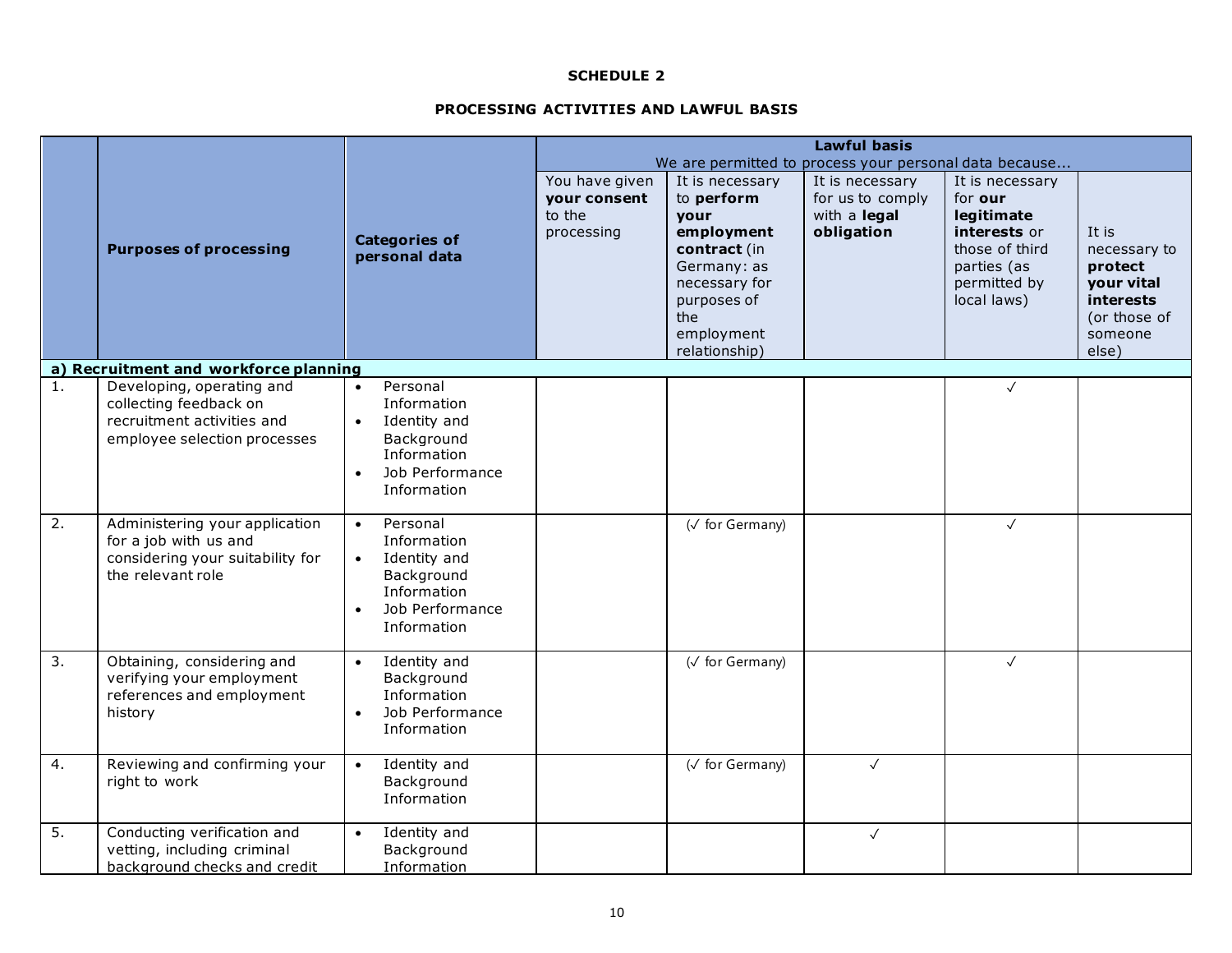|     |                                                                                                                                                                                                  |                                                                                                                                                                                | <b>Lawful basis</b>                                    |                                                                                                                                                          |                                                                   |                                                                                                                          |                                                                                                        |
|-----|--------------------------------------------------------------------------------------------------------------------------------------------------------------------------------------------------|--------------------------------------------------------------------------------------------------------------------------------------------------------------------------------|--------------------------------------------------------|----------------------------------------------------------------------------------------------------------------------------------------------------------|-------------------------------------------------------------------|--------------------------------------------------------------------------------------------------------------------------|--------------------------------------------------------------------------------------------------------|
|     |                                                                                                                                                                                                  |                                                                                                                                                                                |                                                        |                                                                                                                                                          | We are permitted to process your personal data because            |                                                                                                                          |                                                                                                        |
|     | <b>Purposes of processing</b>                                                                                                                                                                    | <b>Categories of</b><br>personal data                                                                                                                                          | You have given<br>your consent<br>to the<br>processing | It is necessary<br>to perform<br>your<br>employment<br>contract (in<br>Germany: as<br>necessary for<br>purposes of<br>the<br>employment<br>relationship) | It is necessary<br>for us to comply<br>with a legal<br>obligation | It is necessary<br>for our<br>legitimate<br>interests or<br>those of third<br>parties (as<br>permitted by<br>local laws) | It is<br>necessary to<br>protect<br>your vital<br><b>interests</b><br>(or those of<br>someone<br>else) |
|     | checks where required by law<br>(Note: please also see<br>Schedule 3)                                                                                                                            | Sensitive<br>$\bullet$<br>Information                                                                                                                                          |                                                        |                                                                                                                                                          |                                                                   |                                                                                                                          |                                                                                                        |
| 6.  | Conducting background checks,<br>verification and vetting which<br>are not required by law but<br>needed by us to assess your<br>suitability for your role (Note:<br>please also see Schedule 3) | Identity and<br>$\bullet$<br>Background<br>Information<br>Sensitive<br>$\bullet$<br>Information                                                                                | $\checkmark$                                           |                                                                                                                                                          |                                                                   |                                                                                                                          |                                                                                                        |
| 7.  | Making a job offer to you and<br>entering into a contract of<br>employment with you                                                                                                              | Personal<br>$\bullet$<br>Information<br>Financial<br>$\bullet$<br>Information<br>Employment<br>$\bullet$<br>Administration<br>Information<br>Benefits Information<br>$\bullet$ |                                                        | $\checkmark$                                                                                                                                             |                                                                   |                                                                                                                          |                                                                                                        |
| 8.  | Identifying and assessing<br>Flexsys' strategic business<br>direction and resourcing needs,<br>current employees and areas<br>for development                                                    | Employment<br>$\bullet$<br>Administration<br>Information<br>Job Performance<br>$\bullet$<br>Information                                                                        |                                                        |                                                                                                                                                          |                                                                   | $\checkmark$                                                                                                             |                                                                                                        |
| 9.  | Promotion and succession<br>planning                                                                                                                                                             | Employment<br>$\bullet$<br>Administration<br>Information<br>Job Performance<br>$\bullet$<br>Information                                                                        |                                                        |                                                                                                                                                          |                                                                   | $\checkmark$                                                                                                             |                                                                                                        |
| 10. | Analysing recruitment and<br>retention objectives, processes<br>and employee turnover rates                                                                                                      | Employment<br>$\bullet$<br>Administration<br>Information                                                                                                                       |                                                        |                                                                                                                                                          |                                                                   | $\checkmark$                                                                                                             |                                                                                                        |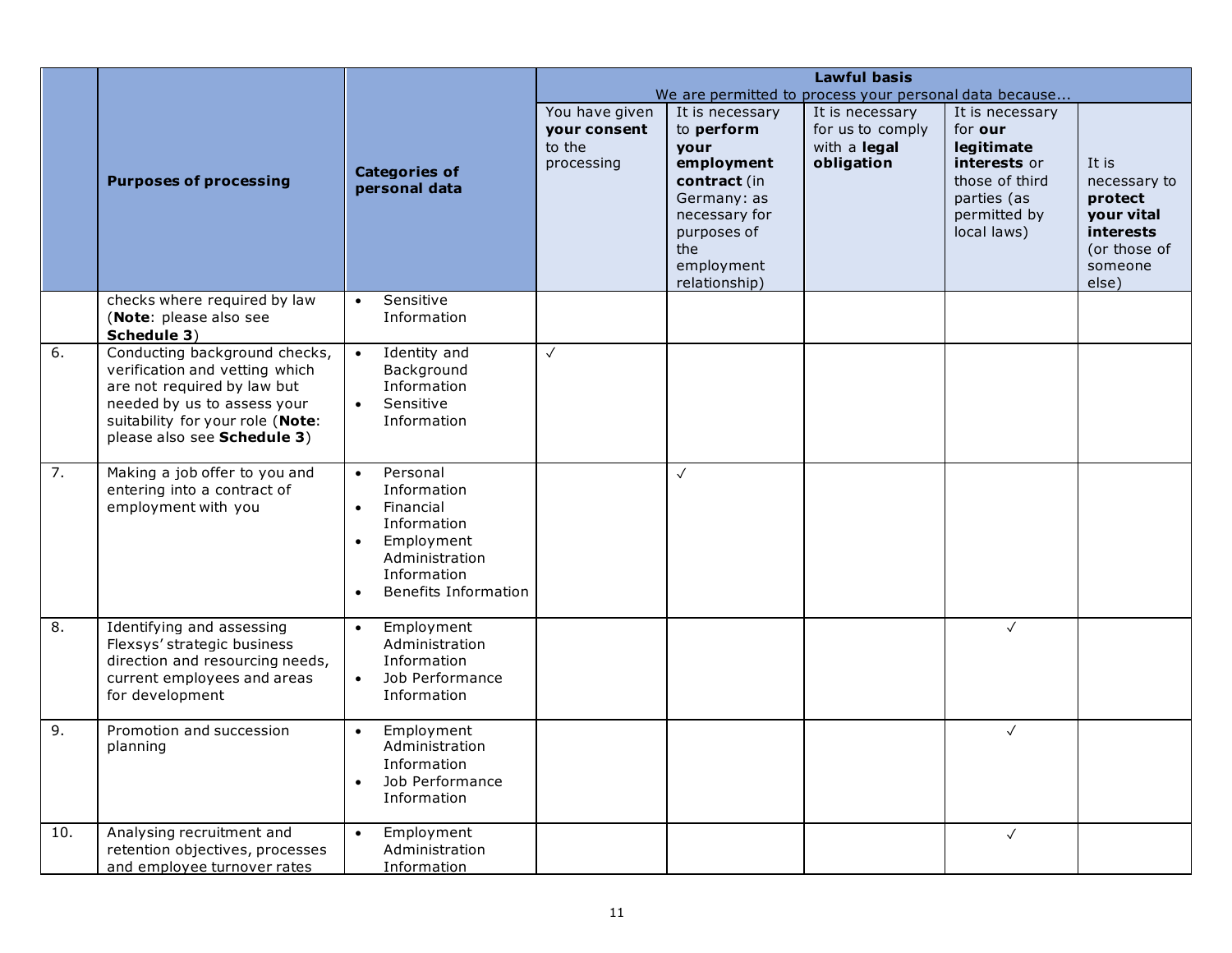|                   |                                                                |                                           | <b>Lawful basis</b>    |                               |                                                        |                            |                                  |
|-------------------|----------------------------------------------------------------|-------------------------------------------|------------------------|-------------------------------|--------------------------------------------------------|----------------------------|----------------------------------|
|                   |                                                                |                                           |                        |                               | We are permitted to process your personal data because |                            |                                  |
|                   |                                                                |                                           | You have given         | It is necessary<br>to perform | It is necessary<br>for us to comply                    | It is necessary<br>for our |                                  |
|                   |                                                                |                                           | your consent<br>to the | your                          | with a legal                                           | legitimate                 |                                  |
|                   |                                                                |                                           | processing             | employment                    | obligation                                             | interests or               | It is                            |
|                   | <b>Purposes of processing</b>                                  | <b>Categories of</b><br>personal data     |                        | contract (in                  |                                                        | those of third             | necessary to                     |
|                   |                                                                |                                           |                        | Germany: as                   |                                                        | parties (as                | protect                          |
|                   |                                                                |                                           |                        | necessary for                 |                                                        | permitted by               | your vital                       |
|                   |                                                                |                                           |                        | purposes of<br>the            |                                                        | local laws)                | <b>interests</b><br>(or those of |
|                   |                                                                |                                           |                        | employment                    |                                                        |                            | someone                          |
|                   |                                                                |                                           |                        | relationship)                 |                                                        |                            | else)                            |
|                   |                                                                | Job Performance<br>$\bullet$              |                        |                               |                                                        |                            |                                  |
|                   |                                                                | Information                               |                        |                               |                                                        |                            |                                  |
|                   | b) General employment management and administration            |                                           |                        |                               |                                                        |                            |                                  |
| $\overline{11}$ . | Communicating with you and                                     | Personal<br>$\bullet$                     |                        | $\checkmark$                  |                                                        | $\checkmark$               | ✓                                |
|                   | providing you with information                                 | Information                               |                        |                               |                                                        |                            |                                  |
|                   | in connection with your                                        |                                           |                        |                               |                                                        |                            |                                  |
|                   | employment or engagement<br>with us from time to time          |                                           |                        |                               |                                                        |                            |                                  |
|                   |                                                                |                                           |                        |                               |                                                        |                            |                                  |
| 12.               | Paying your salary,                                            | Financial<br>$\bullet$                    |                        | $\checkmark$                  |                                                        |                            |                                  |
|                   | compensation and any other                                     | Information                               |                        |                               |                                                        |                            |                                  |
|                   | benefits pursuant to your<br>contract of employment            | Employment<br>$\bullet$<br>Administration |                        |                               |                                                        |                            |                                  |
|                   |                                                                | Information                               |                        |                               |                                                        |                            |                                  |
|                   |                                                                | <b>Benefits Information</b><br>$\bullet$  |                        |                               |                                                        |                            |                                  |
| 13.               | Calculating and administering                                  | Financial                                 |                        |                               |                                                        |                            |                                  |
|                   | taxation within payroll, and                                   | $\bullet$<br>Information                  |                        |                               | $\checkmark$                                           |                            |                                  |
|                   | your entitlements to any                                       | Employment<br>$\bullet$                   |                        |                               |                                                        |                            |                                  |
|                   | statutory / contractual benefits                               | Administration                            |                        |                               |                                                        |                            |                                  |
|                   | (including statutory sick pay                                  | Information                               |                        |                               |                                                        |                            |                                  |
|                   | and workforce pension<br>arrangements)                         | <b>Benefits Information</b><br>$\bullet$  |                        |                               |                                                        |                            |                                  |
|                   |                                                                |                                           |                        |                               |                                                        |                            |                                  |
| 14.               | Facilitating the administration of                             | Financial<br>$\bullet$                    |                        |                               | $\checkmark$                                           | $\checkmark$               |                                  |
|                   | any private healthcare, life                                   | Information                               |                        |                               |                                                        |                            |                                  |
|                   | assurance/insurance, pensions<br>initiatives and plans that we | Employment<br>$\bullet$<br>Administration |                        |                               |                                                        |                            |                                  |
|                   | offer in connection with your                                  | Information                               |                        |                               |                                                        |                            |                                  |
|                   | employment with us (Note:                                      | <b>Benefits Information</b><br>$\bullet$  |                        |                               |                                                        |                            |                                  |
|                   | please also see Schedule 3)                                    | Sensitive<br>$\bullet$                    |                        |                               |                                                        |                            |                                  |
|                   |                                                                | Information                               |                        |                               |                                                        |                            |                                  |
|                   |                                                                |                                           |                        |                               |                                                        |                            |                                  |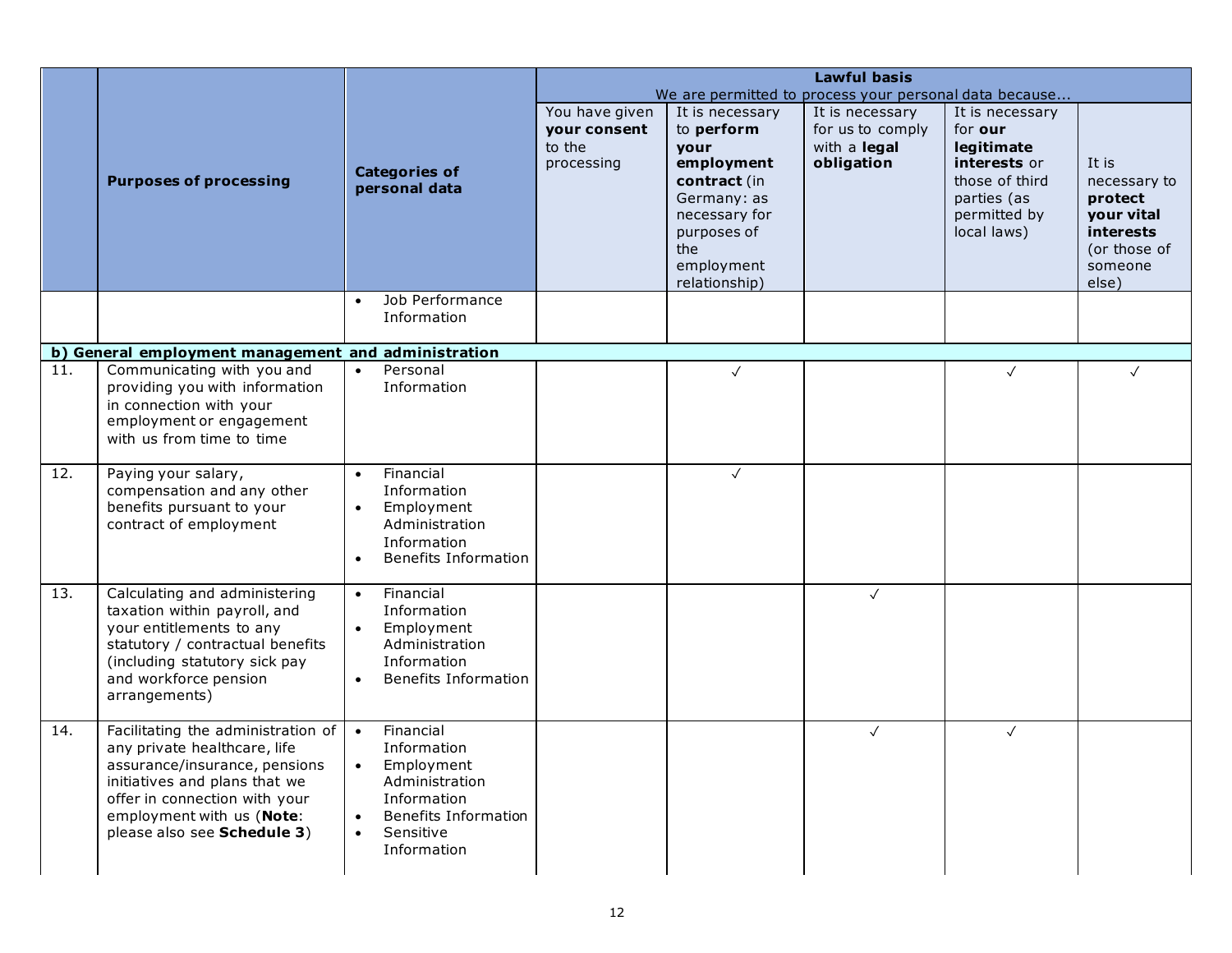|     |                                                                                                                                                  |                                                                                                                                                    |                                                        |                                                                                                                                                                 | <b>Lawful basis</b>                                                                                                         |                                                                                                                          |                                                                                                        |
|-----|--------------------------------------------------------------------------------------------------------------------------------------------------|----------------------------------------------------------------------------------------------------------------------------------------------------|--------------------------------------------------------|-----------------------------------------------------------------------------------------------------------------------------------------------------------------|-----------------------------------------------------------------------------------------------------------------------------|--------------------------------------------------------------------------------------------------------------------------|--------------------------------------------------------------------------------------------------------|
|     | <b>Purposes of processing</b>                                                                                                                    | <b>Categories of</b><br>personal data                                                                                                              | You have given<br>your consent<br>to the<br>processing | It is necessary<br>to perform<br><b>vour</b><br>employment<br>contract (in<br>Germany: as<br>necessary for<br>purposes of<br>the<br>employment<br>relationship) | We are permitted to process your personal data because<br>It is necessary<br>for us to comply<br>with a legal<br>obligation | It is necessary<br>for our<br>legitimate<br>interests or<br>those of third<br>parties (as<br>permitted by<br>local laws) | It is<br>necessary to<br>protect<br>your vital<br><b>interests</b><br>(or those of<br>someone<br>else) |
| 15. | General staff administration,<br>including workforce<br>management and facilities<br>operations                                                  | Employment<br>$\bullet$<br>Administration<br>Information<br>Asset, Systems and<br>$\bullet$<br>Platform Usage and<br>Communications<br>Information |                                                        |                                                                                                                                                                 |                                                                                                                             | $\checkmark$                                                                                                             |                                                                                                        |
| 16. | Managing our health and safety<br>compliance obligations (Note:<br>please also see Schedule 3)                                                   | Employment<br>$\bullet$<br>Administration<br>Information<br>Sensitive<br>$\bullet$<br>Information                                                  |                                                        |                                                                                                                                                                 | $\sqrt{}$                                                                                                                   |                                                                                                                          |                                                                                                        |
| 17. | Managing annual leave<br>entitlement and records, and to<br>administer related payments                                                          | Financial<br>$\bullet$<br>Information<br>Employment<br>$\bullet$<br>Administration<br>Information                                                  |                                                        |                                                                                                                                                                 |                                                                                                                             | $\sqrt{ }$                                                                                                               |                                                                                                        |
| 18. | Managing absence records,<br>contractual sick leave<br>entitlement and administering<br>related payments (Note: please<br>also see Schedule 3)   | Financial<br>$\bullet$<br>Information<br>Employment<br>$\bullet$<br>Administration<br>Information<br>Sensitive<br>$\bullet$<br>Information         |                                                        | $\checkmark$                                                                                                                                                    |                                                                                                                             | $\checkmark$                                                                                                             |                                                                                                        |
| 19. | Managing maternity, paternity,<br>adoption, parental and<br>dependants leave and (where<br>applicable) pay (Note: please<br>also see Schedule 3) | Financial<br>$\bullet$<br>Information<br>Employment<br>$\bullet$<br>Administration<br>Information                                                  |                                                        |                                                                                                                                                                 | $\checkmark$                                                                                                                |                                                                                                                          |                                                                                                        |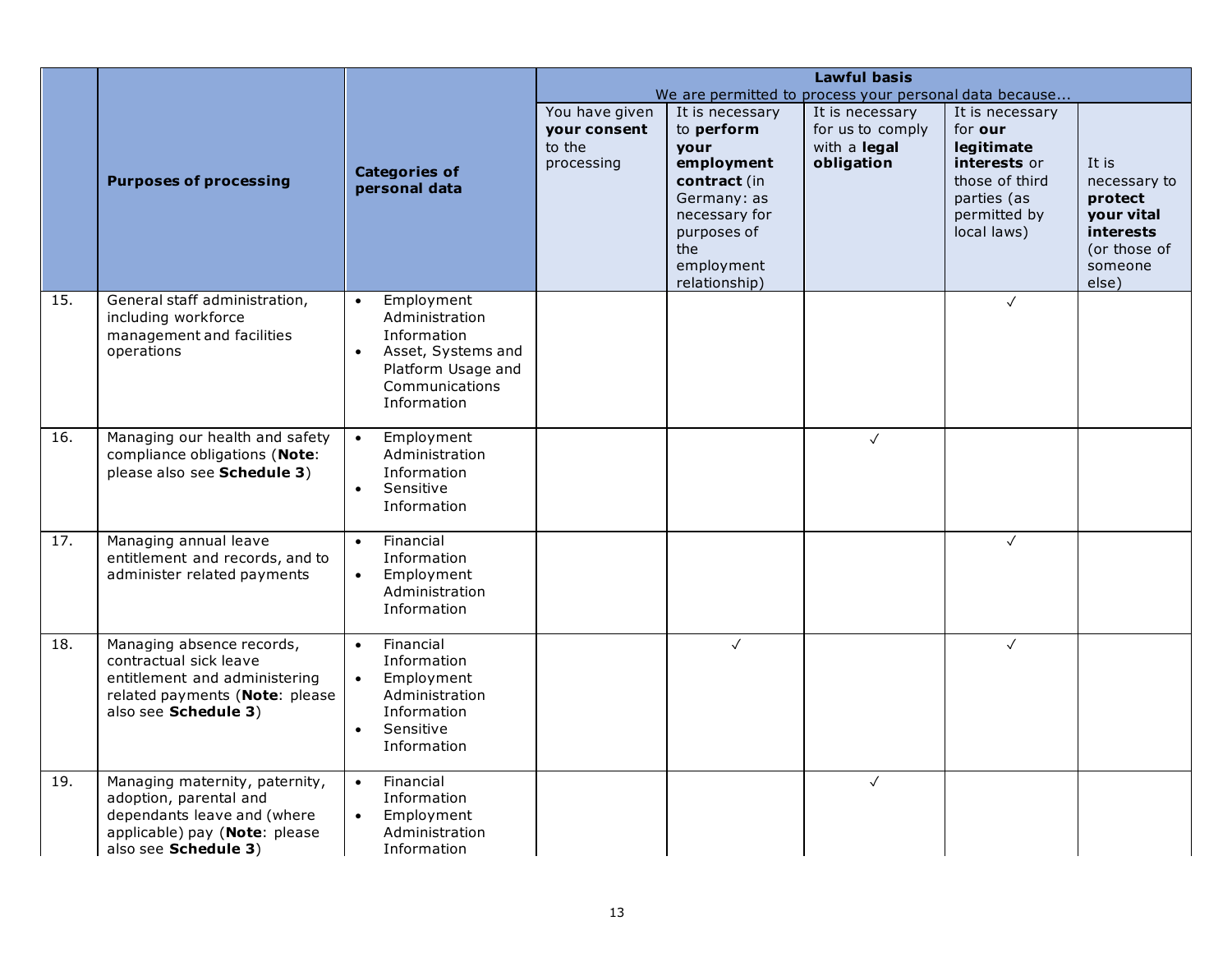|     |                                                                 |                                           |                |                             | <b>Lawful basis</b>                                    |                             |                       |
|-----|-----------------------------------------------------------------|-------------------------------------------|----------------|-----------------------------|--------------------------------------------------------|-----------------------------|-----------------------|
|     |                                                                 |                                           |                |                             | We are permitted to process your personal data because |                             |                       |
|     |                                                                 |                                           | You have given | It is necessary             | It is necessary                                        | It is necessary             |                       |
|     |                                                                 |                                           | your consent   | to perform                  | for us to comply                                       | for our                     |                       |
|     |                                                                 |                                           | to the         | your                        | with a legal                                           | legitimate                  |                       |
|     |                                                                 | <b>Categories of</b>                      | processing     | employment                  | obligation                                             | interests or                | It is                 |
|     | <b>Purposes of processing</b>                                   | personal data                             |                | contract (in<br>Germany: as |                                                        | those of third              | necessary to          |
|     |                                                                 |                                           |                | necessary for               |                                                        | parties (as<br>permitted by | protect<br>your vital |
|     |                                                                 |                                           |                | purposes of                 |                                                        | local laws)                 | <b>interests</b>      |
|     |                                                                 |                                           |                | the                         |                                                        |                             | (or those of          |
|     |                                                                 |                                           |                | employment                  |                                                        |                             | someone               |
|     |                                                                 |                                           |                | relationship)               |                                                        |                             | else)                 |
|     |                                                                 | Sensitive<br>$\bullet$                    |                |                             |                                                        |                             |                       |
|     |                                                                 | Information                               |                |                             |                                                        |                             |                       |
| 20. | Contacting the appropriate                                      | Personal<br>$\bullet$                     |                |                             |                                                        |                             | $\checkmark$          |
|     | person in the event of an                                       | Information                               |                |                             |                                                        |                             |                       |
|     | emergency concerning you<br>(Note: please also see              | Sensitive<br>$\bullet$<br>Information     |                |                             |                                                        |                             |                       |
|     | Schedule 3)                                                     |                                           |                |                             |                                                        |                             |                       |
|     |                                                                 |                                           |                |                             |                                                        |                             |                       |
| 21. | Administering our insurance                                     | Employment<br>$\bullet$                   |                |                             |                                                        |                             |                       |
|     | policies (Note: please also see                                 | Administration                            |                |                             |                                                        |                             |                       |
|     | Schedule 3)                                                     | Information<br>Sensitive<br>$\bullet$     |                |                             |                                                        |                             |                       |
|     |                                                                 | Information                               |                |                             |                                                        |                             |                       |
|     |                                                                 |                                           |                |                             |                                                        |                             |                       |
| 22. | Determining whether any                                         | Personal<br>$\bullet$                     |                | $\checkmark$                | $\checkmark$                                           |                             |                       |
|     | adjustments are necessary to<br>enable you to carry out your    | Information<br>Sensitive<br>$\bullet$     |                |                             |                                                        |                             |                       |
|     | role (Note: please also see                                     | Information                               |                |                             |                                                        |                             |                       |
|     | Schedule 3)                                                     |                                           |                |                             |                                                        |                             |                       |
|     |                                                                 |                                           |                |                             |                                                        |                             |                       |
| 23. | Preparing risk assessments to<br>prevent future injuries in the | Employment<br>$\bullet$<br>Administration |                |                             | $\checkmark$                                           |                             |                       |
|     | workplace (Note: please also                                    | Information                               |                |                             |                                                        |                             |                       |
|     | see Schedule 3)                                                 | Sensitive<br>$\bullet$                    |                |                             |                                                        |                             |                       |
|     |                                                                 | Information                               |                |                             |                                                        |                             |                       |
| 24. | Carrying out performance                                        | Job Performance<br>$\bullet$              |                |                             |                                                        | $\checkmark$                |                       |
|     | reviews                                                         | Information                               |                |                             |                                                        |                             |                       |
| 25. | Allocating and assigning                                        | Employment<br>$\bullet$                   |                |                             |                                                        | $\checkmark$                |                       |
|     | responsibilities as necessary for                               | Administration                            |                |                             |                                                        |                             |                       |
|     | workload management                                             | Information                               |                |                             |                                                        |                             |                       |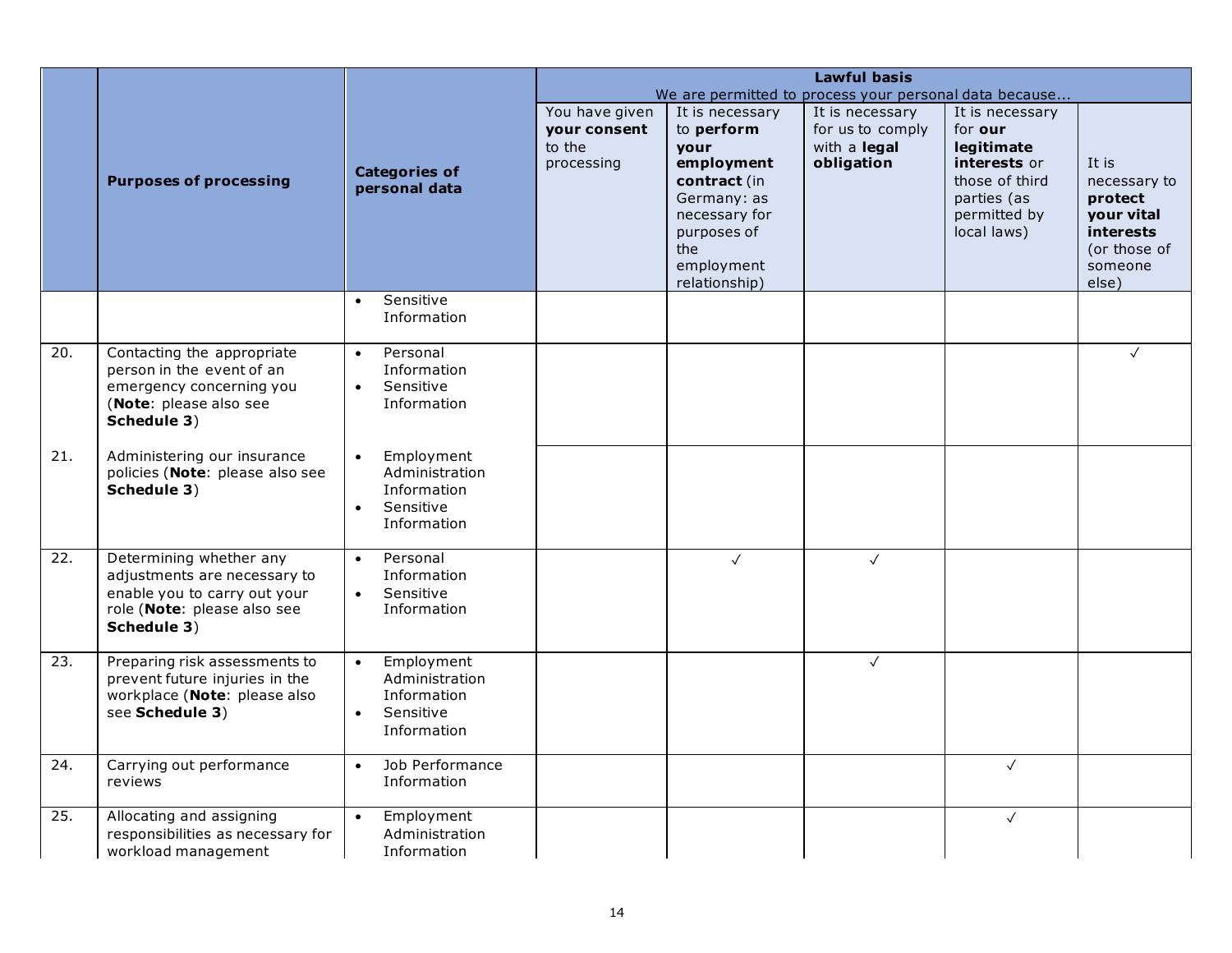|                   |                                                                                                                                       |                                                                                                                                                                                                   | <b>Lawful basis</b>                                           |                                                                                                                                                          |                                                                   |                                                                                                                          |                                                                                                 |
|-------------------|---------------------------------------------------------------------------------------------------------------------------------------|---------------------------------------------------------------------------------------------------------------------------------------------------------------------------------------------------|---------------------------------------------------------------|----------------------------------------------------------------------------------------------------------------------------------------------------------|-------------------------------------------------------------------|--------------------------------------------------------------------------------------------------------------------------|-------------------------------------------------------------------------------------------------|
|                   |                                                                                                                                       |                                                                                                                                                                                                   |                                                               |                                                                                                                                                          | We are permitted to process your personal data because            |                                                                                                                          |                                                                                                 |
|                   | <b>Purposes of processing</b>                                                                                                         | <b>Categories of</b><br>personal data                                                                                                                                                             | You have given<br><b>your consent</b><br>to the<br>processing | It is necessary<br>to perform<br>vour<br>employment<br>contract (in<br>Germany: as<br>necessary for<br>purposes of<br>the<br>employment<br>relationship) | It is necessary<br>for us to comply<br>with a legal<br>obligation | It is necessary<br>for our<br>legitimate<br>interests or<br>those of third<br>parties (as<br>permitted by<br>local laws) | It is<br>necessary to<br>protect<br>your vital<br>interests<br>(or those of<br>someone<br>else) |
|                   | purposes, and measuring staff<br>utilisation                                                                                          | Job Performance<br>$\bullet$<br>Information<br>Asset, Systems and<br>$\bullet$<br>Platform Usage and<br>Communications<br>Information                                                             |                                                               |                                                                                                                                                          |                                                                   |                                                                                                                          |                                                                                                 |
| 26.               | Administering, recording and<br>analysing training and training<br>records                                                            | Employment<br>$\bullet$<br>Administration<br>Information<br>Job Performance<br>$\bullet$<br>Information<br>Asset, Systems and<br>$\bullet$<br>Platform Usage and<br>Communications<br>Information |                                                               |                                                                                                                                                          |                                                                   | $\checkmark$                                                                                                             |                                                                                                 |
| $\overline{27}$ . | Supporting the establishment<br>and maintenance of staff<br>directories                                                               | Employment<br>$\bullet$<br>Administration<br>Information                                                                                                                                          |                                                               |                                                                                                                                                          |                                                                   | $\checkmark$                                                                                                             |                                                                                                 |
| 28.               | Considering your continuous<br>suitability for your role                                                                              | Job Performance<br>$\bullet$<br>Information                                                                                                                                                       |                                                               |                                                                                                                                                          |                                                                   | $\checkmark$                                                                                                             |                                                                                                 |
| 29.               | Providing details of your<br>employment to a new or<br>potential employer, bank or<br>financial institution where<br>requested by you | Financial<br>$\bullet$<br>Information<br>Employment<br>$\bullet$<br>Administration<br>Information<br>Job Performance<br>$\bullet$<br>Information<br><b>Benefits Information</b><br>$\bullet$      | $\checkmark$                                                  |                                                                                                                                                          |                                                                   |                                                                                                                          |                                                                                                 |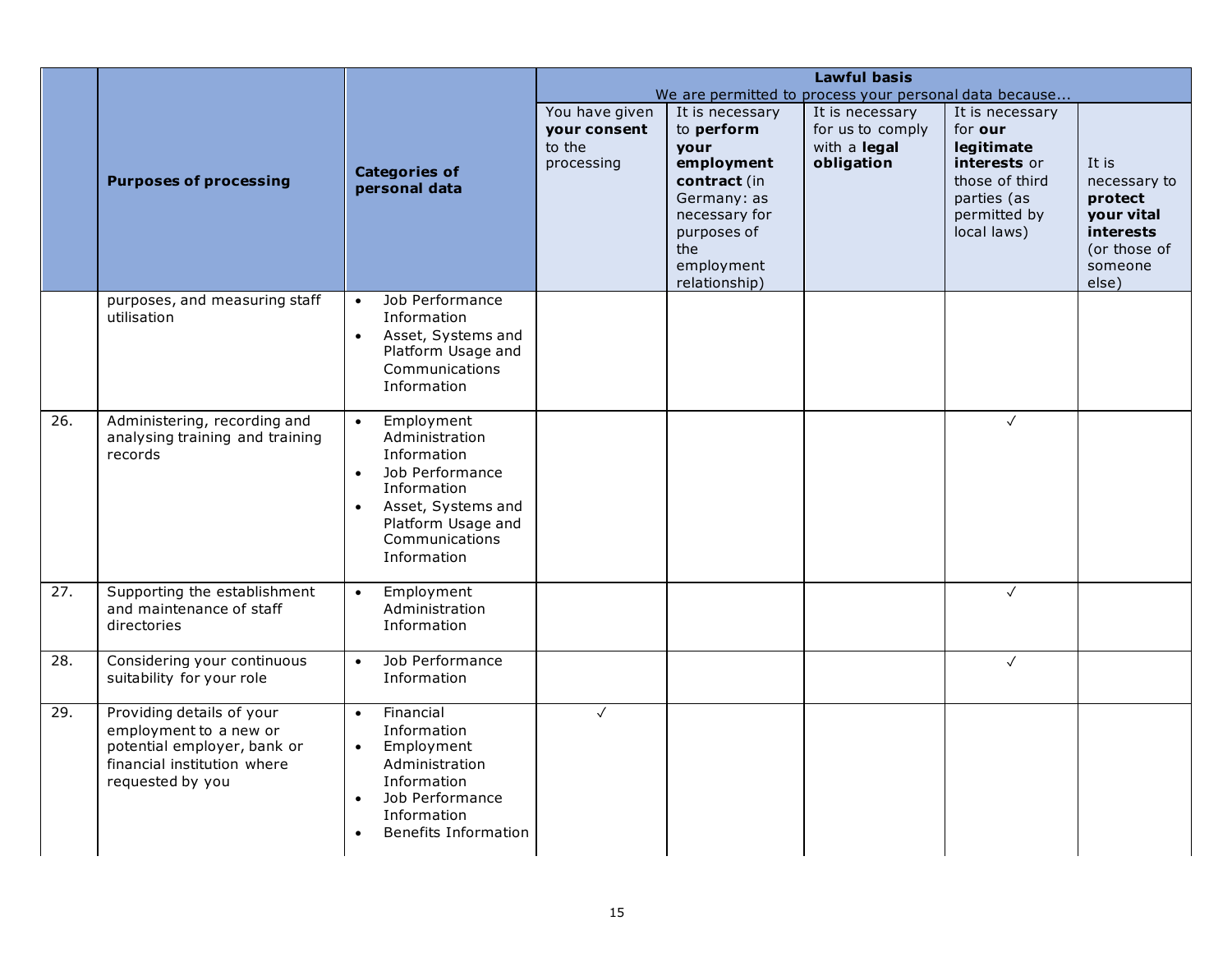|     |                                                                                                                                                                              |                                                                                                                                                                         | <b>Lawful basis</b>                                    |                                                                                                            |                                                                   |                                                                                                           |                                                |
|-----|------------------------------------------------------------------------------------------------------------------------------------------------------------------------------|-------------------------------------------------------------------------------------------------------------------------------------------------------------------------|--------------------------------------------------------|------------------------------------------------------------------------------------------------------------|-------------------------------------------------------------------|-----------------------------------------------------------------------------------------------------------|------------------------------------------------|
|     |                                                                                                                                                                              |                                                                                                                                                                         |                                                        |                                                                                                            | We are permitted to process your personal data because            |                                                                                                           |                                                |
|     | <b>Purposes of processing</b>                                                                                                                                                | <b>Categories of</b><br>personal data                                                                                                                                   | You have given<br>your consent<br>to the<br>processing | It is necessary<br>to perform<br><b>vour</b><br>employment<br>contract (in<br>Germany: as<br>necessary for | It is necessary<br>for us to comply<br>with a legal<br>obligation | It is necessary<br>for our<br>legitimate<br>interests or<br>those of third<br>parties (as<br>permitted by | It is<br>necessary to<br>protect<br>your vital |
|     |                                                                                                                                                                              |                                                                                                                                                                         |                                                        | purposes of<br>the<br>employment<br>relationship)                                                          |                                                                   | local laws)                                                                                               | interests<br>(or those of<br>someone<br>else)  |
| 30. | Handling grievance and<br>disciplinary matters, including<br>investigating issues, considering<br>appropriate resolution and<br>mitigating actions and reviewing<br>outcomes | Investigation,<br>$\bullet$<br>Grievance and<br>Disciplinary                                                                                                            |                                                        |                                                                                                            |                                                                   | $\checkmark$                                                                                              |                                                |
| 31. | Responding to reference<br>requests from your future<br>potential employers                                                                                                  | Employment<br>$\bullet$<br>Administration<br>Information<br>Job Performance<br>$\bullet$<br>Information<br>Investigation,<br>$\bullet$<br>Grievance and<br>Disciplinary |                                                        |                                                                                                            |                                                                   | $\checkmark$                                                                                              |                                                |
|     | c) Security and governance                                                                                                                                                   |                                                                                                                                                                         |                                                        |                                                                                                            |                                                                   |                                                                                                           |                                                |
| 32. | Monitoring the security of<br>Flexsys's physical premises and<br>systems, networks and<br>applications                                                                       | Security, Location<br>$\bullet$<br>and Access<br>Information                                                                                                            |                                                        |                                                                                                            | $\checkmark$                                                      | $\checkmark$                                                                                              |                                                |
| 33. | Identifying and authenticating<br>employees and other individuals<br>(Note: please also see<br>Schedule 3)                                                                   | Security, Location<br>and Access<br>Information<br>Sensitive<br>Information                                                                                             |                                                        |                                                                                                            |                                                                   | $\checkmark$                                                                                              |                                                |
| 34. | Establishing a network of<br>emergency contacts for<br>individuals in case of<br>emergency                                                                                   | Personal<br>$\bullet$<br>Information<br>Security, Location<br>$\bullet$<br>and Access<br>Information                                                                    |                                                        |                                                                                                            |                                                                   | $\sqrt{ }$                                                                                                |                                                |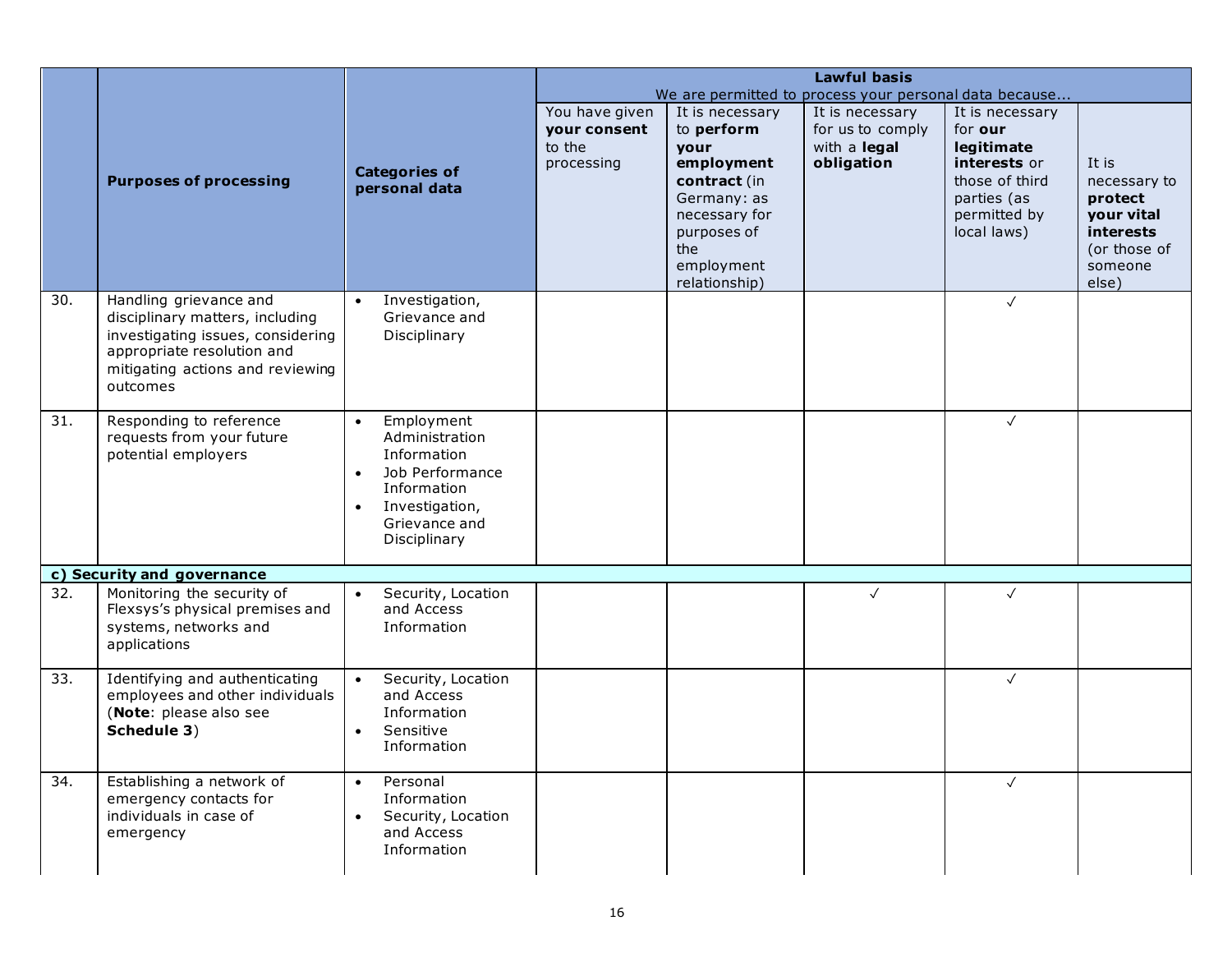|     |                                                                                                                                                                 |                                                                                                                                                                                                                                                                                                                                                                                                                                             |                                                        |                                                                                                                                                          | <b>Lawful basis</b>                                               |                                                                                                                          |                                                                                                 |
|-----|-----------------------------------------------------------------------------------------------------------------------------------------------------------------|---------------------------------------------------------------------------------------------------------------------------------------------------------------------------------------------------------------------------------------------------------------------------------------------------------------------------------------------------------------------------------------------------------------------------------------------|--------------------------------------------------------|----------------------------------------------------------------------------------------------------------------------------------------------------------|-------------------------------------------------------------------|--------------------------------------------------------------------------------------------------------------------------|-------------------------------------------------------------------------------------------------|
|     |                                                                                                                                                                 |                                                                                                                                                                                                                                                                                                                                                                                                                                             |                                                        |                                                                                                                                                          | We are permitted to process your personal data because            |                                                                                                                          |                                                                                                 |
|     | <b>Purposes of processing</b>                                                                                                                                   | <b>Categories of</b><br>personal data                                                                                                                                                                                                                                                                                                                                                                                                       | You have given<br>your consent<br>to the<br>processing | It is necessary<br>to perform<br>your<br>employment<br>contract (in<br>Germany: as<br>necessary for<br>purposes of<br>the<br>employment<br>relationship) | It is necessary<br>for us to comply<br>with a legal<br>obligation | It is necessary<br>for our<br>legitimate<br>interests or<br>those of third<br>parties (as<br>permitted by<br>local laws) | It is<br>necessary to<br>protect<br>your vital<br>interests<br>(or those of<br>someone<br>else) |
| 35. | Identifying, investigating and<br>mitigating suspected misuse of<br>Flexsys's assets, systems and<br>platforms (Note: please also<br>see Schedule 3)            | Asset, Systems and<br>$\bullet$<br>Platform Usage and<br>Communications<br>Information<br>Security, Location<br>$\bullet$<br>and Access<br>Information<br>Sensitive<br>$\bullet$<br>Information                                                                                                                                                                                                                                             |                                                        |                                                                                                                                                          | $\checkmark$                                                      | $\checkmark$                                                                                                             |                                                                                                 |
| 36. | Ensuring compliance with<br>Flexsys policies and procedures<br>(Note: please also see<br>Schedule 3)<br>d) Legal and regulatory compliance and responsibilities | Identity and<br>$\bullet$<br>Background<br>Information<br>Employment<br>$\bullet$<br>Administration<br>Information<br>Investigation,<br>$\bullet$<br>Grievance and<br>Disciplinary<br>Travel and<br>$\bullet$<br>Expenses<br>Information<br>Asset, Systems and<br>$\bullet$<br>Platform Usage and<br>Communications<br>Information<br>Security, Location<br>$\bullet$<br>and Access<br>Information<br>Sensitive<br>$\bullet$<br>Information |                                                        |                                                                                                                                                          |                                                                   | $\sqrt{ }$                                                                                                               |                                                                                                 |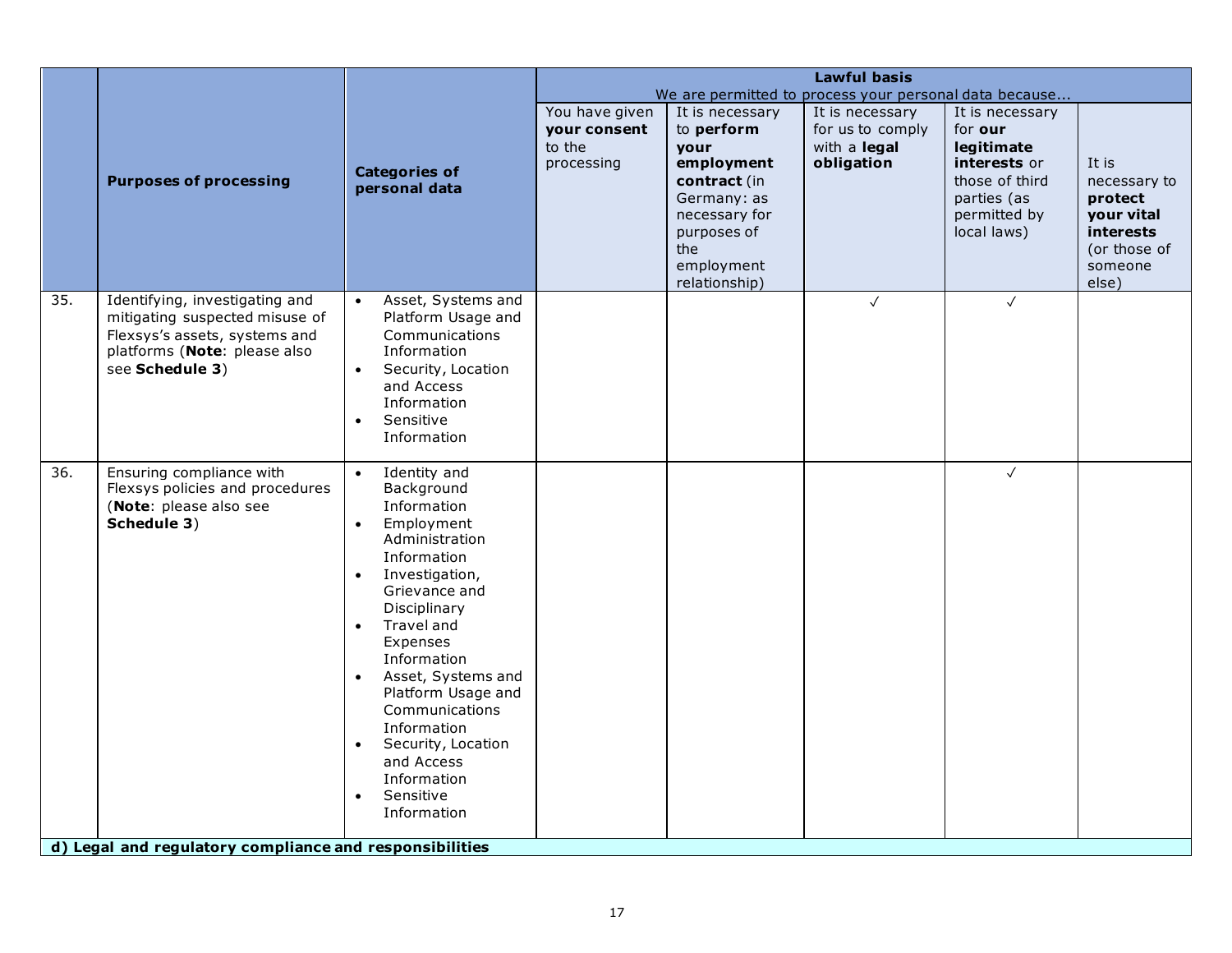|     |                                                                                                                                                                                                                     |                                                |                                                        |                                                                                                                                                          | <b>Lawful basis</b><br>We are permitted to process your personal data because |                                                                                                                          |                                                                                                        |
|-----|---------------------------------------------------------------------------------------------------------------------------------------------------------------------------------------------------------------------|------------------------------------------------|--------------------------------------------------------|----------------------------------------------------------------------------------------------------------------------------------------------------------|-------------------------------------------------------------------------------|--------------------------------------------------------------------------------------------------------------------------|--------------------------------------------------------------------------------------------------------|
|     | <b>Purposes of processing</b>                                                                                                                                                                                       | <b>Categories of</b><br>personal data          | You have given<br>your consent<br>to the<br>processing | It is necessary<br>to perform<br>vour<br>employment<br>contract (in<br>Germany: as<br>necessary for<br>purposes of<br>the<br>employment<br>relationship) | It is necessary<br>for us to comply<br>with a legal<br>obligation             | It is necessary<br>for our<br>legitimate<br>interests or<br>those of third<br>parties (as<br>permitted by<br>local laws) | It is<br>necessary to<br>protect<br>your vital<br><i>interests</i><br>(or those of<br>someone<br>else) |
| 37. | Managing and administering our<br>equal opportunities reporting<br>(Note: please also see<br>Schedule 3)                                                                                                            | Sensitive<br>$\bullet$<br>Information          |                                                        |                                                                                                                                                          | $\checkmark$                                                                  |                                                                                                                          |                                                                                                        |
| 38. | Responding to binding requests<br>or search warrants or orders<br>from courts, governmental,<br>regulatory and/or enforcement<br>bodies and authorities (Note:<br>please also see Schedule 3)                       | Potentially all categories<br>of personal data |                                                        |                                                                                                                                                          | $\checkmark$                                                                  |                                                                                                                          |                                                                                                        |
| 39. | Responding to non-binding<br>requests or search warrants or<br>orders from courts,<br>governmental, regulatory<br>and/or enforcement bodies and<br>authorities (Note: please also<br>see Schedule 3)                | Potentially all categories<br>of personal data |                                                        |                                                                                                                                                          |                                                                               | $\checkmark$                                                                                                             |                                                                                                        |
| 40. | Complying with disclosure<br>orders arising in civil<br>proceedings (Note: please also<br>see Schedule 3)                                                                                                           | Potentially all categories<br>of personal data |                                                        |                                                                                                                                                          | $\checkmark$                                                                  |                                                                                                                          |                                                                                                        |
| 41. | Investigating, evaluating,<br>demonstrating, monitoring,<br>improving, reporting on and<br>meeting Flexsys's compliance<br>with relevant legal and<br>regulatory requirements (Note:<br>please also see Schedule 3) | Potentially all categories<br>of personal data |                                                        |                                                                                                                                                          | $\checkmark$                                                                  |                                                                                                                          |                                                                                                        |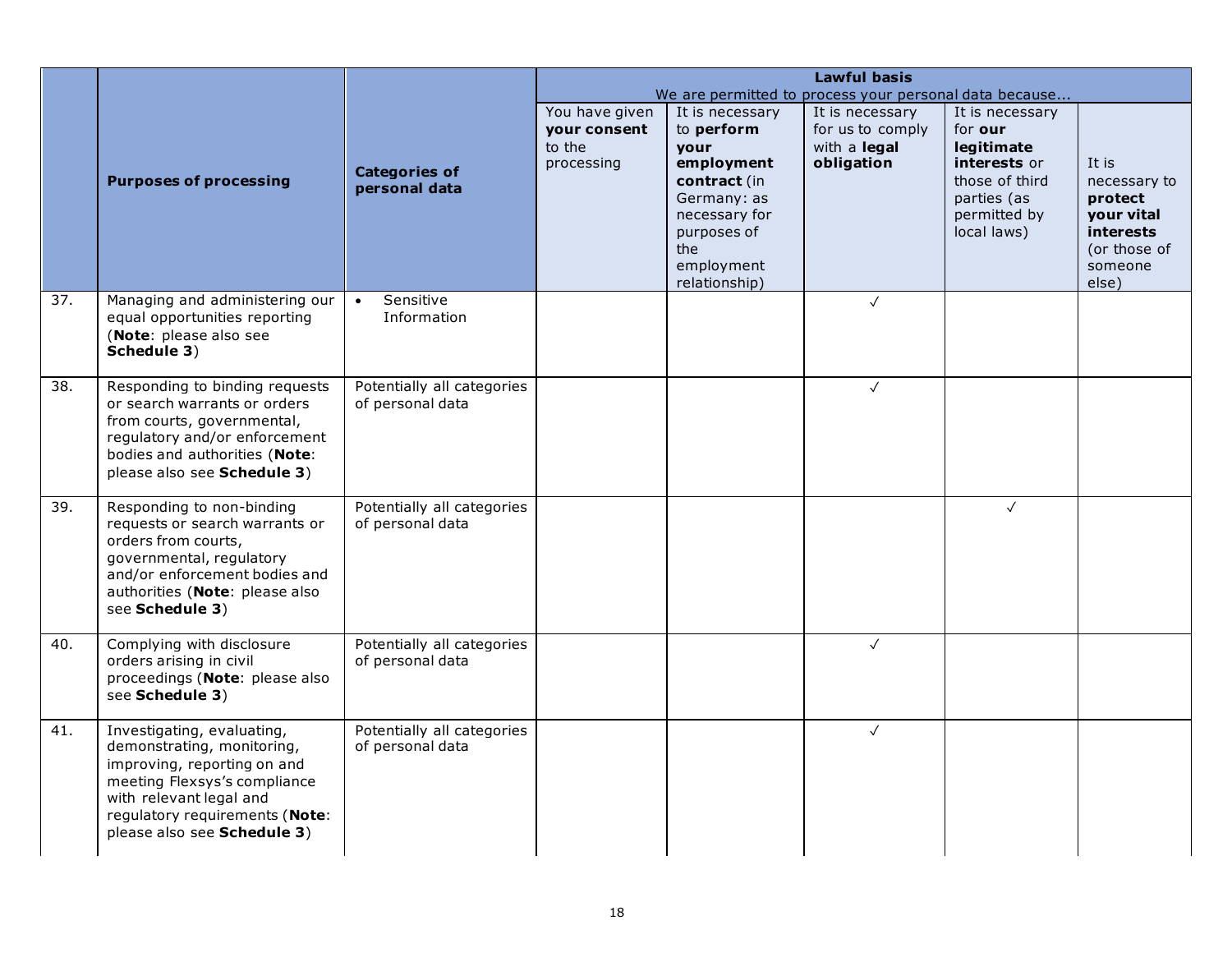|     |                                                                                                                                                                                                                                                       |                                                                                                                                                                                                                                                                                             |                                                               |                                                                                                                                                          | <b>Lawful basis</b>                                                                                                         |                                                                                                                          |                                                                                                        |
|-----|-------------------------------------------------------------------------------------------------------------------------------------------------------------------------------------------------------------------------------------------------------|---------------------------------------------------------------------------------------------------------------------------------------------------------------------------------------------------------------------------------------------------------------------------------------------|---------------------------------------------------------------|----------------------------------------------------------------------------------------------------------------------------------------------------------|-----------------------------------------------------------------------------------------------------------------------------|--------------------------------------------------------------------------------------------------------------------------|--------------------------------------------------------------------------------------------------------|
|     | <b>Purposes of processing</b>                                                                                                                                                                                                                         | <b>Categories of</b><br>personal data                                                                                                                                                                                                                                                       | You have given<br><b>your consent</b><br>to the<br>processing | It is necessary<br>to perform<br>your<br>employment<br>contract (in<br>Germany: as<br>necessary for<br>purposes of<br>the<br>employment<br>relationship) | We are permitted to process your personal data because<br>It is necessary<br>for us to comply<br>with a legal<br>obligation | It is necessary<br>for our<br>legitimate<br>interests or<br>those of third<br>parties (as<br>permitted by<br>local laws) | It is<br>necessary to<br>protect<br>your vital<br><b>interests</b><br>(or those of<br>someone<br>else) |
| 42. | Investigating, evaluating,<br>demonstrating, monitoring,<br>improving, reporting on and<br>meeting Flexsys's compliance<br>with best practice and good<br>governance responsibilities<br>(Note: please also see<br>Schedule 3)                        | Potentially all categories<br>of personal data                                                                                                                                                                                                                                              |                                                               |                                                                                                                                                          |                                                                                                                             | $\checkmark$                                                                                                             |                                                                                                        |
| 43. | Responding to employment and<br>industrial relations matters<br>where permitted by applicable<br>law, including criminal<br>investigations, grievances,<br>arbitrations, negotiations,<br>elections and strikes (Note:<br>please also see Schedule 3) | Identity and<br>$\bullet$<br>Background<br>Information<br>Employment<br>$\bullet$<br>Administration<br>Information<br>Investigation,<br>$\bullet$<br>Grievance and<br>Disciplinary<br>Security, Location<br>$\bullet$<br>and Access<br>Information<br>Sensitive<br>$\bullet$<br>Information |                                                               |                                                                                                                                                          | $\checkmark$                                                                                                                | $\checkmark$                                                                                                             |                                                                                                        |
| 44. | e) Day-to-day business operations<br>Implementing, adapting and                                                                                                                                                                                       | Employment<br>$\bullet$                                                                                                                                                                                                                                                                     |                                                               |                                                                                                                                                          |                                                                                                                             | $\checkmark$                                                                                                             |                                                                                                        |
|     | enhancing systems and<br>processes to develop or improve<br>our business and/or make your<br>job easier or more enjoyable                                                                                                                             | Administration<br>Information<br>Investigation,<br>$\bullet$<br>Grievance and<br>Disciplinary<br>Asset, Systems and<br>$\bullet$<br>Platform Usage and                                                                                                                                      |                                                               |                                                                                                                                                          |                                                                                                                             |                                                                                                                          |                                                                                                        |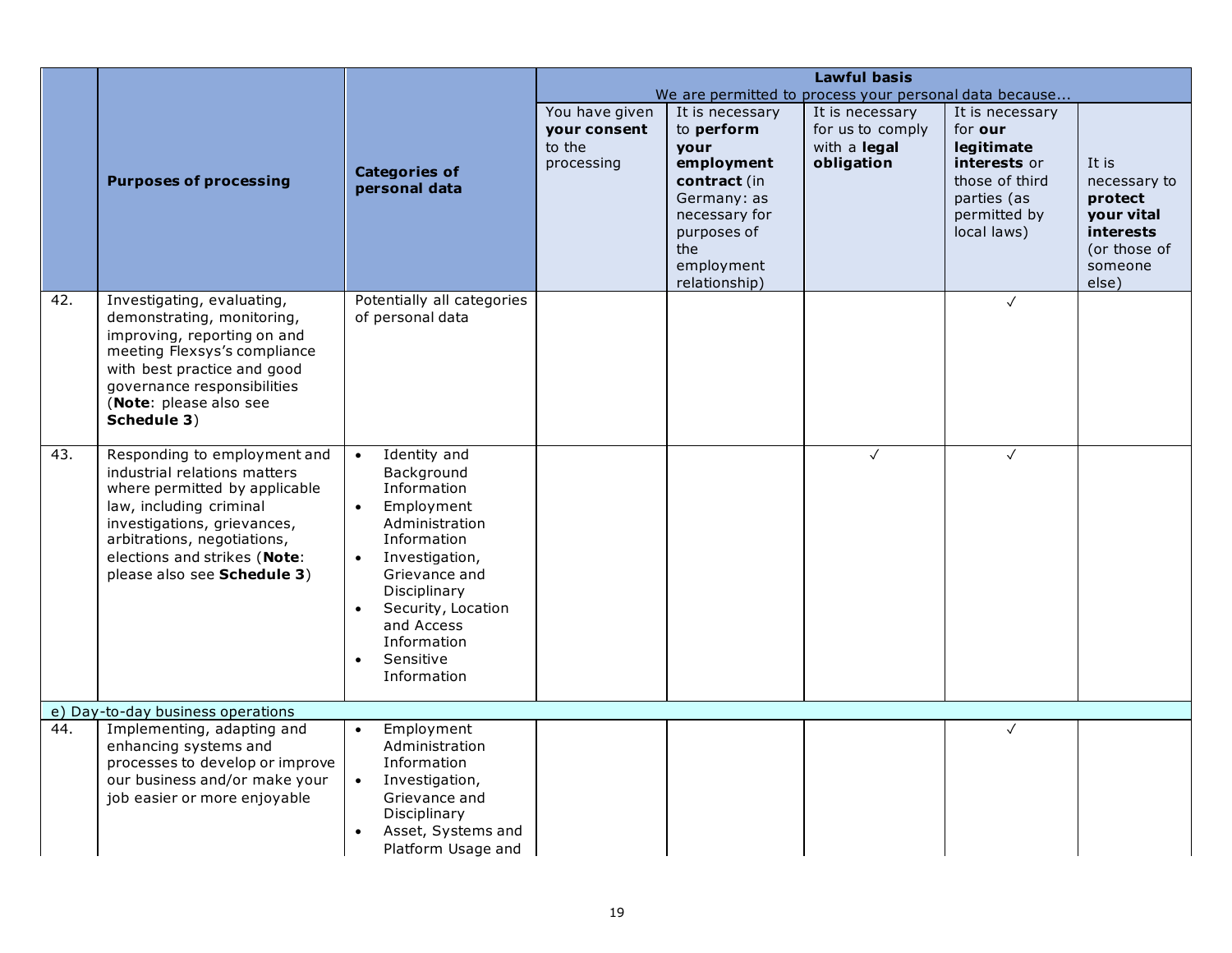|     |                                                                   |                                           |                        |                    | <b>Lawful basis</b>                                    |                       |                                  |
|-----|-------------------------------------------------------------------|-------------------------------------------|------------------------|--------------------|--------------------------------------------------------|-----------------------|----------------------------------|
|     |                                                                   |                                           |                        |                    | We are permitted to process your personal data because |                       |                                  |
|     |                                                                   |                                           | You have given         | It is necessary    | It is necessary                                        | It is necessary       |                                  |
|     |                                                                   |                                           | your consent<br>to the | to perform<br>your | for us to comply<br>with a legal                       | for our<br>legitimate |                                  |
|     |                                                                   |                                           | processing             | employment         | obligation                                             | interests or          | It is                            |
|     | <b>Purposes of processing</b>                                     | <b>Categories of</b><br>personal data     |                        | contract (in       |                                                        | those of third        | necessary to                     |
|     |                                                                   |                                           |                        | Germany: as        |                                                        | parties (as           | protect                          |
|     |                                                                   |                                           |                        | necessary for      |                                                        | permitted by          | your vital                       |
|     |                                                                   |                                           |                        | purposes of<br>the |                                                        | local laws)           | <i>interests</i><br>(or those of |
|     |                                                                   |                                           |                        | employment         |                                                        |                       | someone                          |
|     |                                                                   |                                           |                        | relationship)      |                                                        |                       | else)                            |
|     |                                                                   | Communications                            |                        |                    |                                                        |                       |                                  |
|     |                                                                   | Information<br>Security, Location         |                        |                    |                                                        |                       |                                  |
|     |                                                                   | and Access                                |                        |                    |                                                        |                       |                                  |
|     |                                                                   | Information                               |                        |                    |                                                        |                       |                                  |
|     |                                                                   |                                           |                        |                    |                                                        |                       |                                  |
| 45. | Managing, planning and                                            | Employment<br>$\bullet$<br>Administration |                        |                    |                                                        | $\checkmark$          |                                  |
|     | delivering our global business,<br>sales and marketing strategies | Information                               |                        |                    |                                                        |                       |                                  |
|     |                                                                   | Job Performance<br>$\bullet$              |                        |                    |                                                        |                       |                                  |
|     |                                                                   | Information                               |                        |                    |                                                        |                       |                                  |
| 46. |                                                                   |                                           | $\checkmark$           |                    |                                                        |                       |                                  |
|     | Supporting our diversity<br>programmes and staff support          | Personal<br>$\bullet$<br>Information      |                        |                    |                                                        |                       |                                  |
|     | networks and initiatives (Note:                                   | Sensitive<br>$\bullet$                    |                        |                    |                                                        |                       |                                  |
|     | please also see Schedule 3)                                       | Information                               |                        |                    |                                                        |                       |                                  |
| 47. | Publishing external facing                                        | <b>Contact Information</b><br>$\bullet$   |                        |                    |                                                        | $\sqrt{}$             |                                  |
|     | materials for marketing and                                       | Employment<br>$\bullet$                   |                        |                    |                                                        |                       |                                  |
|     | public relations purposes such                                    | Administration                            |                        |                    |                                                        |                       |                                  |
|     | as where we mention you in the                                    | Information                               |                        |                    |                                                        |                       |                                  |
|     | context of Flexsys projects and<br>initiatives in our marketing   |                                           |                        |                    |                                                        |                       |                                  |
|     | materials, social media posts                                     |                                           |                        |                    |                                                        |                       |                                  |
|     | and press releases                                                |                                           |                        |                    |                                                        |                       |                                  |
|     |                                                                   |                                           |                        |                    |                                                        |                       |                                  |
| 48. | Administering your travel and<br>accommodation arrangements       | Travel and<br>$\bullet$<br>Expenses       |                        | $\checkmark$       | $\checkmark$                                           | $\sqrt{}$             |                                  |
|     |                                                                   | Information                               |                        |                    |                                                        |                       |                                  |
|     |                                                                   |                                           |                        |                    |                                                        |                       |                                  |
| 49. | Supporting and maintaining our                                    | Asset, Systems and<br>$\bullet$           |                        | $\checkmark$       |                                                        | $\checkmark$          |                                  |
|     | technology infrastructure                                         | Platform Usage and<br>Communications      |                        |                    |                                                        |                       |                                  |
|     |                                                                   | Information                               |                        |                    |                                                        |                       |                                  |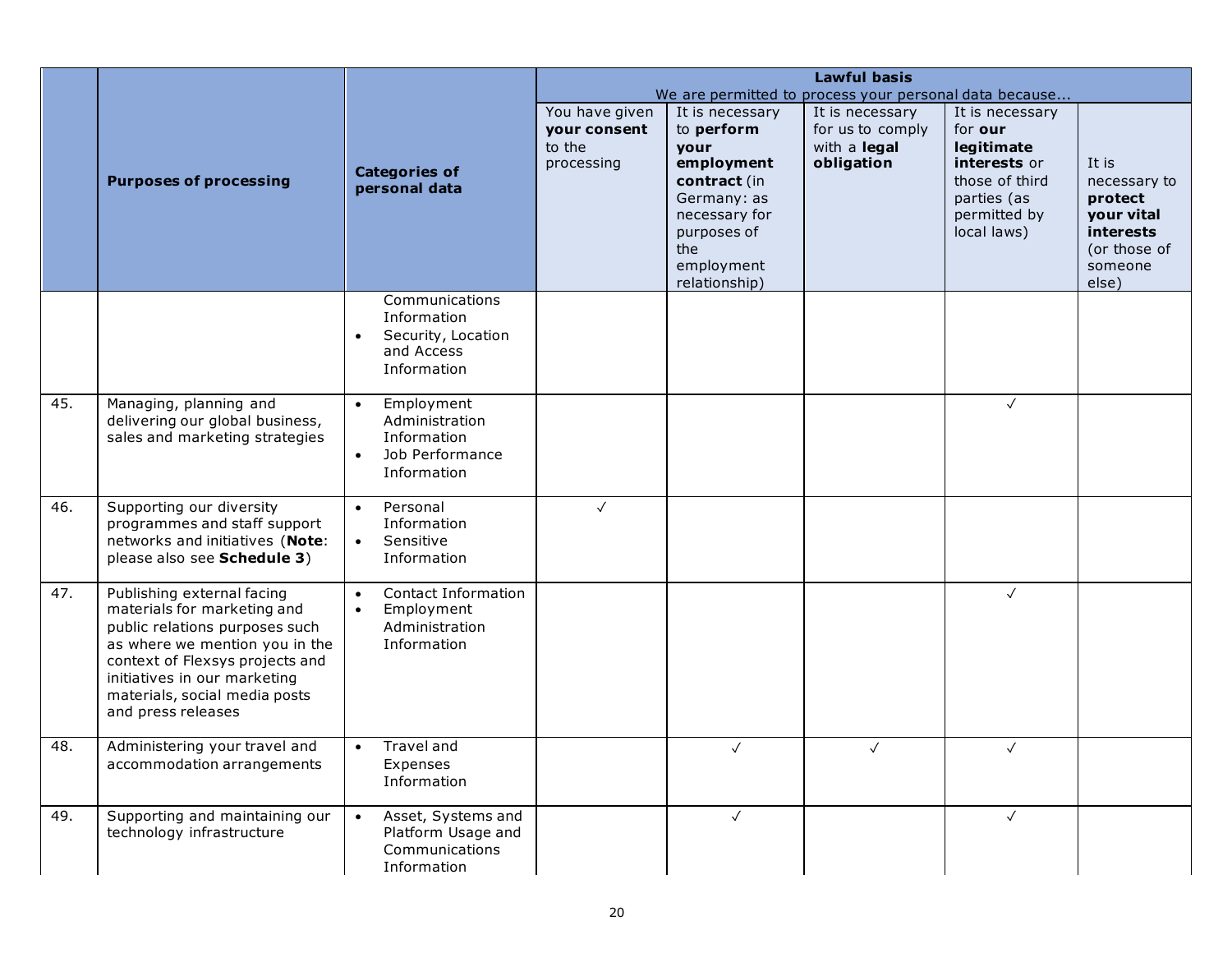|     |                                                                                                                                                                                                         |                                                              |                                                        |                                                                                                                                                                 | <b>Lawful basis</b><br>We are permitted to process your personal data because |                                                                                                                          |                                                                                                        |
|-----|---------------------------------------------------------------------------------------------------------------------------------------------------------------------------------------------------------|--------------------------------------------------------------|--------------------------------------------------------|-----------------------------------------------------------------------------------------------------------------------------------------------------------------|-------------------------------------------------------------------------------|--------------------------------------------------------------------------------------------------------------------------|--------------------------------------------------------------------------------------------------------|
|     | <b>Purposes of processing</b>                                                                                                                                                                           | <b>Categories of</b><br>personal data                        | You have given<br>your consent<br>to the<br>processing | It is necessary<br>to perform<br><b>vour</b><br>employment<br>contract (in<br>Germany: as<br>necessary for<br>purposes of<br>the<br>employment<br>relationship) | It is necessary<br>for us to comply<br>with a <b>legal</b><br>obligation      | It is necessary<br>for our<br>legitimate<br>interests or<br>those of third<br>parties (as<br>permitted by<br>local laws) | It is<br>necessary to<br>protect<br>your vital<br><b>interests</b><br>(or those of<br>someone<br>else) |
|     |                                                                                                                                                                                                         | Security, Location<br>$\bullet$<br>and Access<br>Information |                                                        |                                                                                                                                                                 |                                                                               |                                                                                                                          |                                                                                                        |
| 50. | Supporting the sale, transfer or<br>merging of part or all of our<br>business or assets, or in<br>connection with the acquisition<br>of or by another business<br>(Note: please also see<br>Schedule 3) | Potentially all<br>categories of<br>information              |                                                        |                                                                                                                                                                 | $\checkmark$                                                                  |                                                                                                                          |                                                                                                        |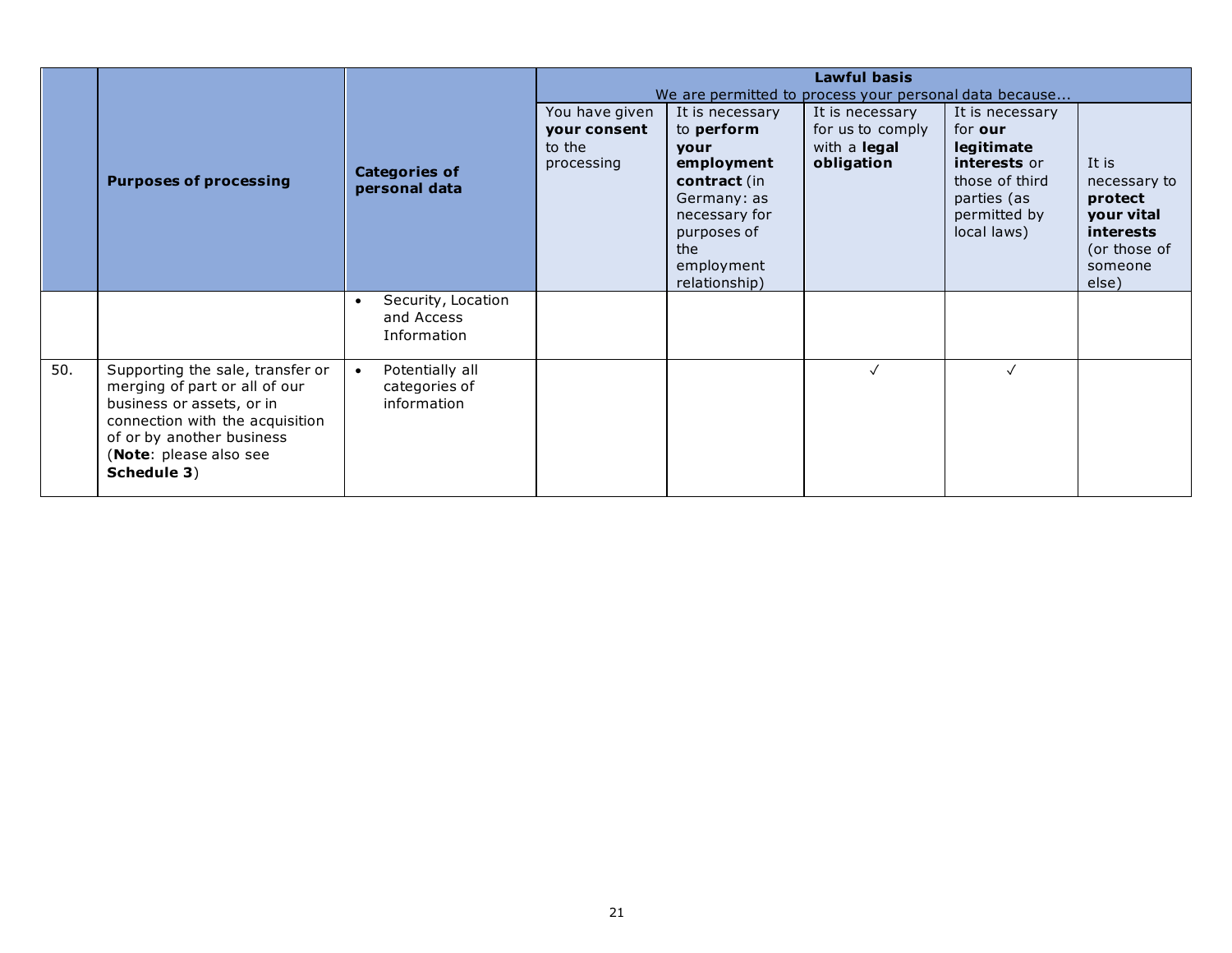#### **SENSITIVE INFORMATION - PROCESSING ACTIVITIES AND LAWFUL BASIS**

|                  |                                                                                                                                                                                             |                                                                                                   | <b>Sensitive Information - lawful basis</b><br>We are permitted to process your personal data because                                                |                                                                                                                                                                                      |                                                                                           |                                                                                                        |                                                                                                                                                    |
|------------------|---------------------------------------------------------------------------------------------------------------------------------------------------------------------------------------------|---------------------------------------------------------------------------------------------------|------------------------------------------------------------------------------------------------------------------------------------------------------|--------------------------------------------------------------------------------------------------------------------------------------------------------------------------------------|-------------------------------------------------------------------------------------------|--------------------------------------------------------------------------------------------------------|----------------------------------------------------------------------------------------------------------------------------------------------------|
|                  | <b>Purposes of processing</b>                                                                                                                                                               | You have given<br>your explicit<br>consent to the<br>processing (as<br>required by local<br>laws) | It is necessary for<br>your/our<br>obligations and<br>rights in the field<br>of employment<br>and social<br>security and<br>social protection<br>law | It is necessary<br>to protect the<br>vital interests<br>of the data<br>subject or<br>another person<br>you or they are<br>physically or<br>legally incapable<br>of giving<br>consent | It is necessary<br>for our<br>establishment,<br>exercise or<br>defence of legal<br>claims | It is necessary<br>for reasons of<br>substantial<br>public interest<br>(as permitted by<br>local laws) | It is necessary<br>for preventive<br><b>or</b><br>occupational<br>medicine, for<br>the assessment<br>of the working<br>capacity of the<br>employee |
|                  | a) Recruitment and workforce planning                                                                                                                                                       |                                                                                                   |                                                                                                                                                      |                                                                                                                                                                                      |                                                                                           |                                                                                                        |                                                                                                                                                    |
| 1.               | Conducting verification and<br>vetting, including criminal<br>background checks and credit<br>checks where required by law                                                                  |                                                                                                   |                                                                                                                                                      |                                                                                                                                                                                      |                                                                                           |                                                                                                        |                                                                                                                                                    |
| $\overline{2}$ . | Conducting background checks,<br>verification and vetting which<br>are not required by law but<br>needed by us to assess your<br>suitability for your role                                  |                                                                                                   |                                                                                                                                                      |                                                                                                                                                                                      |                                                                                           |                                                                                                        |                                                                                                                                                    |
|                  | b) General employment management and administration                                                                                                                                         |                                                                                                   |                                                                                                                                                      |                                                                                                                                                                                      |                                                                                           |                                                                                                        |                                                                                                                                                    |
| 3.               | Facilitating the administration of<br>any private healthcare, life<br>assurance/insurance, pensions<br>initiatives and plans that we<br>offer in connection with your<br>employment with us |                                                                                                   |                                                                                                                                                      |                                                                                                                                                                                      |                                                                                           |                                                                                                        |                                                                                                                                                    |
| 4.               | Managing our health and safety<br>compliance obligations                                                                                                                                    |                                                                                                   | $\checkmark$                                                                                                                                         |                                                                                                                                                                                      |                                                                                           | $\checkmark$                                                                                           |                                                                                                                                                    |
| 5.               | Managing absence records,<br>contractual sick leave<br>entitlement and administering<br>related payments                                                                                    |                                                                                                   |                                                                                                                                                      |                                                                                                                                                                                      |                                                                                           |                                                                                                        |                                                                                                                                                    |
| 6.               | Managing maternity, paternity,<br>adoption, parental and                                                                                                                                    |                                                                                                   | $\checkmark$                                                                                                                                         |                                                                                                                                                                                      |                                                                                           | $\checkmark$                                                                                           |                                                                                                                                                    |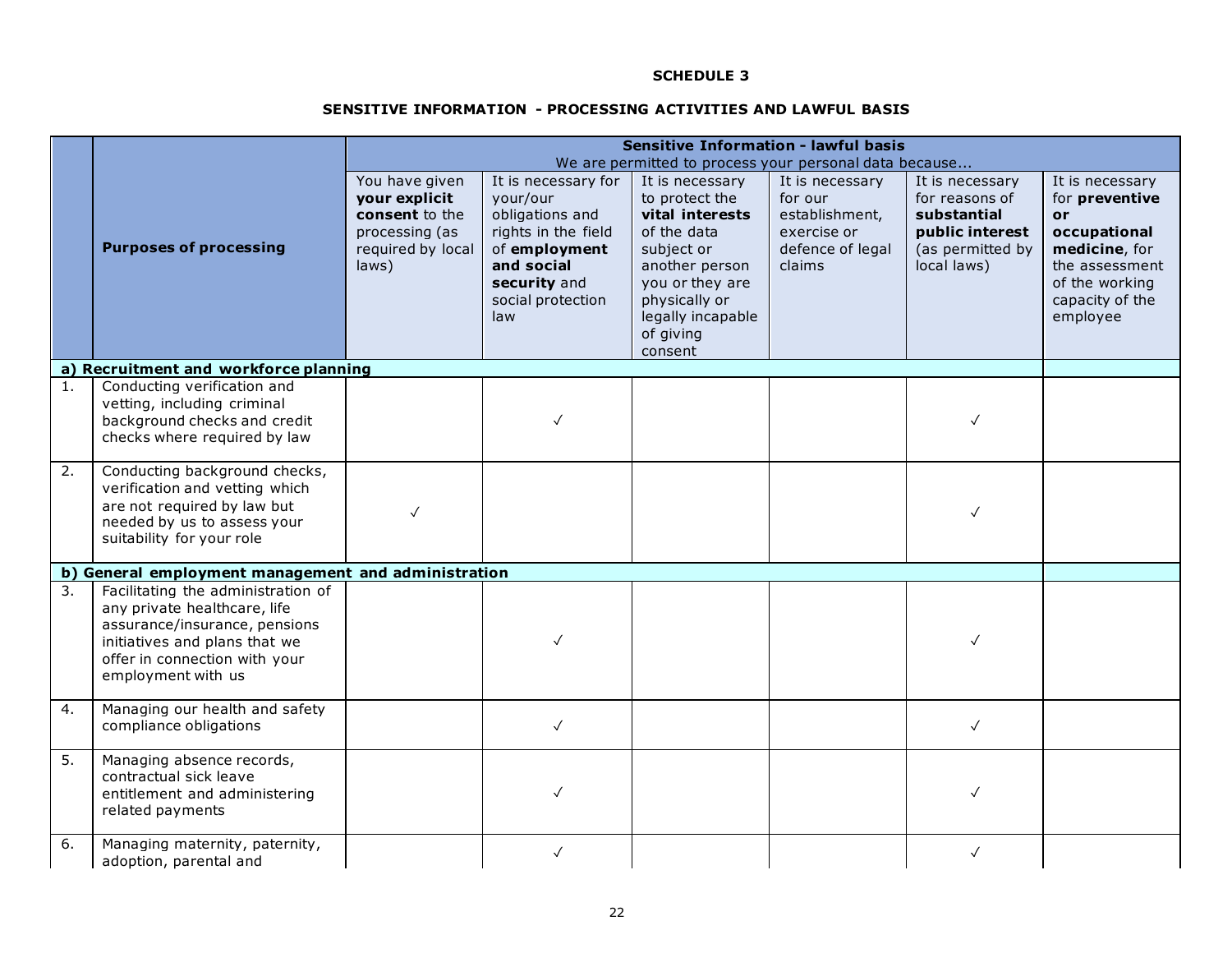|              |                                                                                                                               |                                                                                                   | <b>Sensitive Information - lawful basis</b>                                                              |                                                                                                     |                                                                                           |                                                                                                        |                                                                                            |
|--------------|-------------------------------------------------------------------------------------------------------------------------------|---------------------------------------------------------------------------------------------------|----------------------------------------------------------------------------------------------------------|-----------------------------------------------------------------------------------------------------|-------------------------------------------------------------------------------------------|--------------------------------------------------------------------------------------------------------|--------------------------------------------------------------------------------------------|
|              |                                                                                                                               |                                                                                                   |                                                                                                          |                                                                                                     | We are permitted to process your personal data because                                    |                                                                                                        |                                                                                            |
|              | <b>Purposes of processing</b>                                                                                                 | You have given<br>your explicit<br>consent to the<br>processing (as<br>required by local<br>laws) | It is necessary for<br>your/our<br>obligations and<br>rights in the field<br>of employment<br>and social | It is necessary<br>to protect the<br>vital interests<br>of the data<br>subject or<br>another person | It is necessary<br>for our<br>establishment,<br>exercise or<br>defence of legal<br>claims | It is necessary<br>for reasons of<br>substantial<br>public interest<br>(as permitted by<br>local laws) | It is necessary<br>for preventive<br>or<br>occupational<br>medicine, for<br>the assessment |
|              |                                                                                                                               |                                                                                                   | security and<br>social protection<br>law                                                                 | you or they are<br>physically or<br>legally incapable<br>of giving<br>consent                       |                                                                                           |                                                                                                        | of the working<br>capacity of the<br>employee                                              |
|              | dependants leave and (where<br>applicable) pay                                                                                |                                                                                                   |                                                                                                          |                                                                                                     |                                                                                           |                                                                                                        |                                                                                            |
| 7.           | Contacting the appropriate<br>person in the event of an<br>emergency concerning you                                           |                                                                                                   |                                                                                                          | $\checkmark$                                                                                        |                                                                                           |                                                                                                        |                                                                                            |
| 8.           | Administering our insurance<br>policies                                                                                       |                                                                                                   |                                                                                                          |                                                                                                     |                                                                                           | $\checkmark$                                                                                           |                                                                                            |
| 9.           | Determining whether any<br>adjustments are necessary to<br>enable you to carry out your role                                  |                                                                                                   | $\checkmark$                                                                                             |                                                                                                     |                                                                                           | $\checkmark$                                                                                           |                                                                                            |
| 10.          | Preparing risk assessments to<br>prevent future injuries in the<br>workplace                                                  |                                                                                                   | $\checkmark$                                                                                             |                                                                                                     |                                                                                           | $\checkmark$                                                                                           |                                                                                            |
| $\mathbf{c}$ | <b>Security and governance</b>                                                                                                |                                                                                                   |                                                                                                          |                                                                                                     |                                                                                           |                                                                                                        |                                                                                            |
| 11.          | Identifying and authenticating<br>employees and other individuals                                                             | $\checkmark$                                                                                      |                                                                                                          |                                                                                                     |                                                                                           | $\checkmark$                                                                                           |                                                                                            |
| 12.          | Identifying, investigating and<br>mitigating suspected misuse of<br>Flexsys's assets, systems and<br>platforms                |                                                                                                   |                                                                                                          |                                                                                                     | $\checkmark$                                                                              |                                                                                                        |                                                                                            |
| $\mathbf{d}$ | Legal and regulatory compliance and responsibilities                                                                          |                                                                                                   |                                                                                                          |                                                                                                     |                                                                                           |                                                                                                        |                                                                                            |
| 13.          | Managing and administering our<br>equal opportunities reporting                                                               |                                                                                                   |                                                                                                          |                                                                                                     |                                                                                           | $\checkmark$                                                                                           |                                                                                            |
| 14.          | Responding to binding requests<br>or search warrants or orders<br>from courts, governmental,<br>regulatory and/or enforcement |                                                                                                   |                                                                                                          |                                                                                                     | $\checkmark$                                                                              |                                                                                                        |                                                                                            |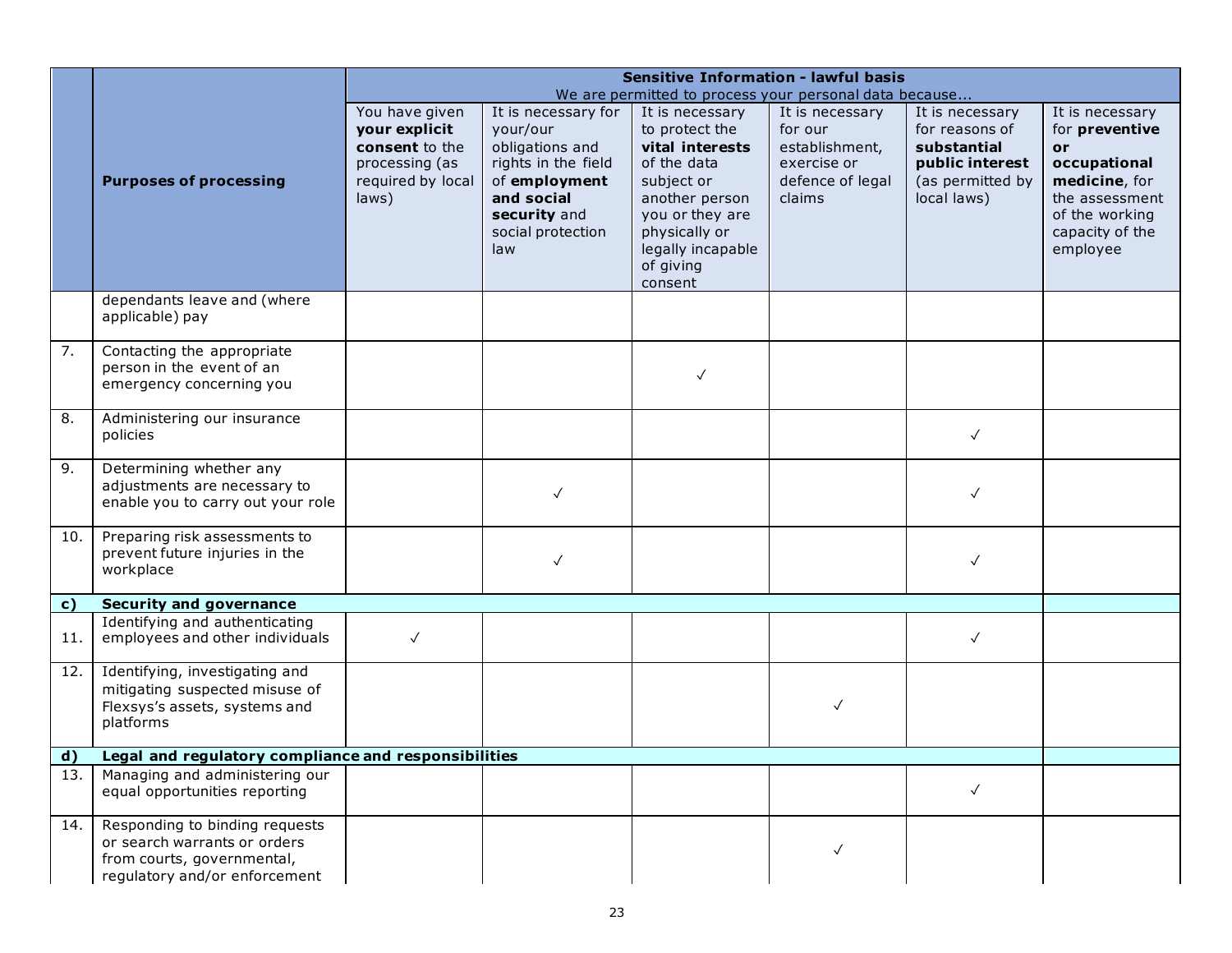|      |                                                                                                                                                                                       |                                                                                                   |                                                                                                                                                      |                                                                                                                                                                           | <b>Sensitive Information - lawful basis</b>                                                                                                         |                                                                                                        |                                                                                                                                             |
|------|---------------------------------------------------------------------------------------------------------------------------------------------------------------------------------------|---------------------------------------------------------------------------------------------------|------------------------------------------------------------------------------------------------------------------------------------------------------|---------------------------------------------------------------------------------------------------------------------------------------------------------------------------|-----------------------------------------------------------------------------------------------------------------------------------------------------|--------------------------------------------------------------------------------------------------------|---------------------------------------------------------------------------------------------------------------------------------------------|
|      | <b>Purposes of processing</b>                                                                                                                                                         | You have given<br>your explicit<br>consent to the<br>processing (as<br>required by local<br>laws) | It is necessary for<br>your/our<br>obligations and<br>rights in the field<br>of employment<br>and social<br>security and<br>social protection<br>law | It is necessary<br>to protect the<br>vital interests<br>of the data<br>subject or<br>another person<br>you or they are<br>physically or<br>legally incapable<br>of giving | We are permitted to process your personal data because<br>It is necessary<br>for our<br>establishment,<br>exercise or<br>defence of legal<br>claims | It is necessary<br>for reasons of<br>substantial<br>public interest<br>(as permitted by<br>local laws) | It is necessary<br>for preventive<br>or<br>occupational<br>medicine, for<br>the assessment<br>of the working<br>capacity of the<br>employee |
|      | bodies and authorities or sharing<br>information (on a voluntary<br>basis) with the same                                                                                              |                                                                                                   |                                                                                                                                                      | consent                                                                                                                                                                   |                                                                                                                                                     |                                                                                                        |                                                                                                                                             |
| 15.  | Responding to non-binding<br>requests or search warrants or<br>orders from courts,<br>governmental, regulatory and/or<br>enforcement bodies and<br>authorities                        | √                                                                                                 |                                                                                                                                                      |                                                                                                                                                                           |                                                                                                                                                     |                                                                                                        |                                                                                                                                             |
| 16.  | Complying with disclosure orders<br>arising in civil proceedings                                                                                                                      |                                                                                                   |                                                                                                                                                      |                                                                                                                                                                           | $\checkmark$                                                                                                                                        |                                                                                                        |                                                                                                                                             |
| 17.1 | Investigating, evaluating,<br>demonstrating, monitoring,<br>improving and reporting on<br>Flexsys's compliance with<br>relevant legal and regulatory<br>requirements                  |                                                                                                   |                                                                                                                                                      |                                                                                                                                                                           |                                                                                                                                                     |                                                                                                        |                                                                                                                                             |
| 18.  | Investigating, evaluating,<br>demonstrating, monitoring,<br>improving, reporting on and<br>meeting Flexsys's compliance<br>with best practice and good<br>governance responsibilities | $\checkmark$                                                                                      |                                                                                                                                                      |                                                                                                                                                                           | $\checkmark$                                                                                                                                        |                                                                                                        |                                                                                                                                             |
| 19.  | Responding to employment and<br>industrial relations matters<br>where permitted by applicable<br>law, including criminal<br>investigations, grievances,                               |                                                                                                   |                                                                                                                                                      |                                                                                                                                                                           | $\checkmark$                                                                                                                                        |                                                                                                        |                                                                                                                                             |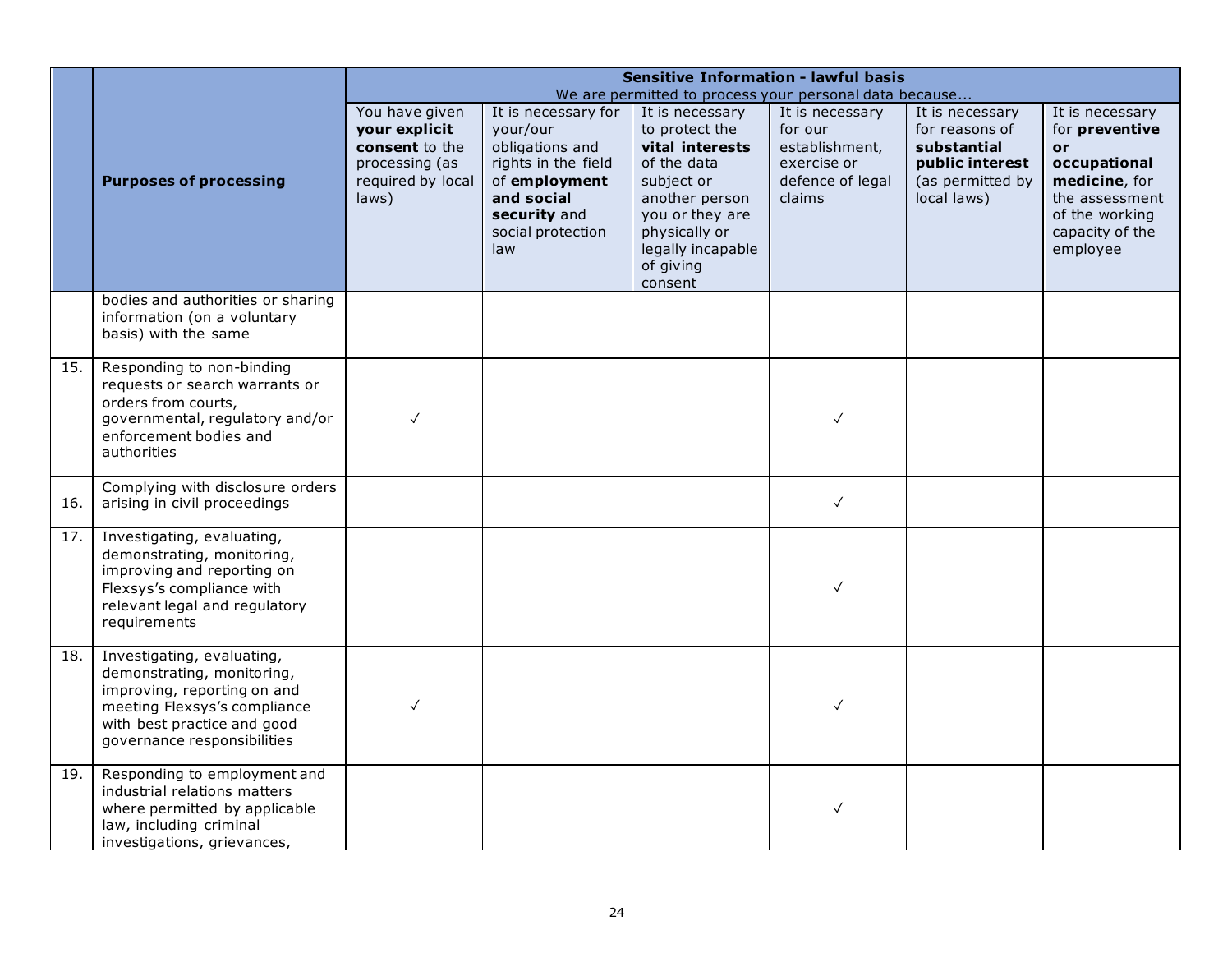|     |                                                                                                                                                                |                                                                                                   |                                                                                                                                                      | <b>Sensitive Information - lawful basis</b><br>We are permitted to process your personal data because                                                                                |                                                                                           |                                                                                                        |                                                                                                                                             |
|-----|----------------------------------------------------------------------------------------------------------------------------------------------------------------|---------------------------------------------------------------------------------------------------|------------------------------------------------------------------------------------------------------------------------------------------------------|--------------------------------------------------------------------------------------------------------------------------------------------------------------------------------------|-------------------------------------------------------------------------------------------|--------------------------------------------------------------------------------------------------------|---------------------------------------------------------------------------------------------------------------------------------------------|
|     | <b>Purposes of processing</b>                                                                                                                                  | You have given<br>your explicit<br>consent to the<br>processing (as<br>required by local<br>laws) | It is necessary for<br>your/our<br>obligations and<br>rights in the field<br>of employment<br>and social<br>security and<br>social protection<br>law | It is necessary<br>to protect the<br>vital interests<br>of the data<br>subject or<br>another person<br>you or they are<br>physically or<br>legally incapable<br>of giving<br>consent | It is necessary<br>for our<br>establishment,<br>exercise or<br>defence of legal<br>claims | It is necessary<br>for reasons of<br>substantial<br>public interest<br>(as permitted by<br>local laws) | It is necessary<br>for preventive<br>or<br>occupational<br>medicine, for<br>the assessment<br>of the working<br>capacity of the<br>employee |
|     | arbitrations, negotiations,<br>elections and strikes                                                                                                           |                                                                                                   |                                                                                                                                                      |                                                                                                                                                                                      |                                                                                           |                                                                                                        |                                                                                                                                             |
|     | e) Day-to-day business operations                                                                                                                              |                                                                                                   |                                                                                                                                                      |                                                                                                                                                                                      |                                                                                           |                                                                                                        |                                                                                                                                             |
| 20. | Supporting our diversity<br>programmes and staff support<br>networks and initiatives                                                                           |                                                                                                   |                                                                                                                                                      |                                                                                                                                                                                      |                                                                                           |                                                                                                        |                                                                                                                                             |
| 21. | Supporting the sale, transfer or<br>merging of part or all of our<br>business or assets, or in<br>connection with the acquisition<br>of or by another business |                                                                                                   |                                                                                                                                                      |                                                                                                                                                                                      |                                                                                           |                                                                                                        |                                                                                                                                             |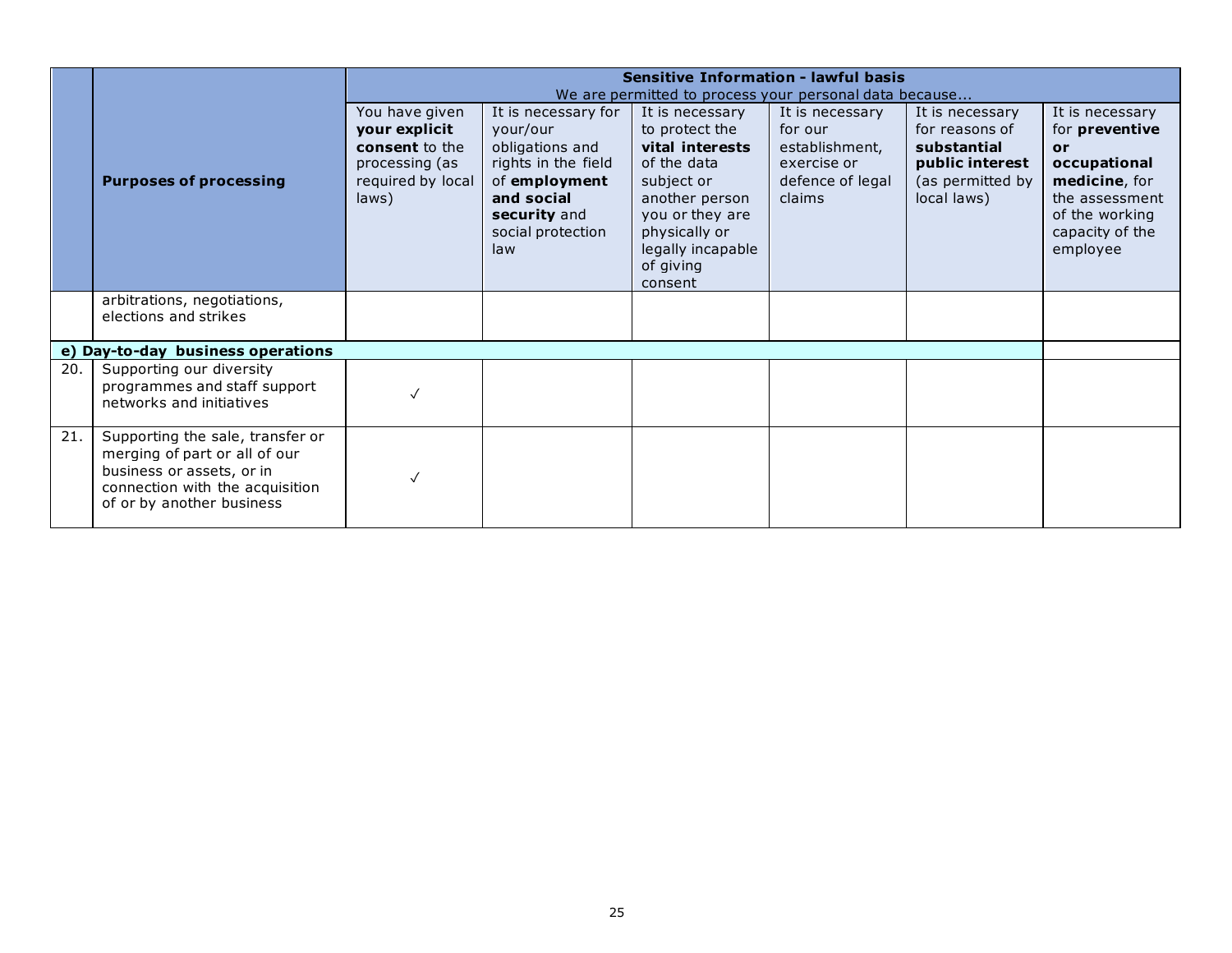# **YOUR RIGHTS IN RELATION TO PERSONAL DATA**

Our employees working in our Turkish subsidiaries will have the rights set forth under Article 11 of the Turkish Personal Data Protection Law.

If any of the personal information you have given to us changes, such as your contact details, please contact a local Human R esource representative.

| Your right                                                         | What does it mean?                                                                                                                                                                                                                                                                                                                                                                                                          | Limitations and conditions of your right                                                                                                                                                                                                                                                                                                                                                                                                                                                 |
|--------------------------------------------------------------------|-----------------------------------------------------------------------------------------------------------------------------------------------------------------------------------------------------------------------------------------------------------------------------------------------------------------------------------------------------------------------------------------------------------------------------|------------------------------------------------------------------------------------------------------------------------------------------------------------------------------------------------------------------------------------------------------------------------------------------------------------------------------------------------------------------------------------------------------------------------------------------------------------------------------------------|
| Right of access                                                    | Subject to certain conditions, you are entitled to have access to your<br>personal data (this is more commonly known as submitting a "data<br>subject access request").                                                                                                                                                                                                                                                     | If possible, you should specify the type of information you would like to see<br>to ensure that our disclosure is meeting your expectations.<br>We must be able to verify your identity. Your request may not impact the<br>rights and freedoms of other people, e.g. privacy and confidentiality rights<br>of other staff.                                                                                                                                                              |
| Right to data portability                                          | Subject to certain conditions, you are entitled to receive the personal<br>data which you have provided to us and which is processed by us by<br>automated means, in a structured, commonly-used machine readable<br>format.                                                                                                                                                                                                | If you exercise this right, you should specify the type of information you<br>would like to receive (and where we should send it) where possible to<br>ensure that our disclosure is meeting your expectations.<br>This right only applies if the processing is based on your consent or on our<br>contract with you and when the processing is carried out by automated<br>means (i.e. not for paper records). It covers only the personal data that has<br>been provided to us by you. |
| Rights in relation to<br>inaccurate personal or<br>incomplete data | You may challenge the accuracy or completeness of your personal data<br>and have it corrected or completed, as applicable. You have a<br>responsibility to help us to keep your personal information accurate<br>and up to date.<br>We encourage you to notify us of any changes regarding your personal<br>data as soon as they occur, including changes to your contact details,<br>telephone number, immigration status. | Please always check first whether there are any available self-help tools to<br>correct the personal data we process about you.<br>This right only applies to your own personal data. When exercising this<br>right, please be as specific as possible.                                                                                                                                                                                                                                  |
| Right to object to or restrict<br>our data processing              | Subject to certain conditions, you have the right to object to or ask us<br>to restrict the processing of your personal data.                                                                                                                                                                                                                                                                                               | As stated above, this right applies where our processing of your personal<br>data is necessary for our legitimate interests.<br>You can also object to our processing of your personal data for direct<br>marketing purposes.                                                                                                                                                                                                                                                            |
| Right to erasure                                                   | Subject to certain conditions, you are entitled to have your personal<br>data erased (also known as the "right to be forgotten"), e.g. where<br>your personal data is no longer needed for the purposes it was<br>collected for, or where the relevant processing is unlawful.                                                                                                                                              | We may not be in a position to erase your personal data, if for example, we<br>need it to (i) comply with a legal obligation, or (ii) exercise or defend legal<br>claims.                                                                                                                                                                                                                                                                                                                |
| Right to withdrawal of<br>consent                                  | As stated above, where our processing of your personal data is based<br>on your consent, you have the right to withdraw your consent at any<br>time.                                                                                                                                                                                                                                                                        | If you withdraw your consent, this will only take effect for future processing.                                                                                                                                                                                                                                                                                                                                                                                                          |